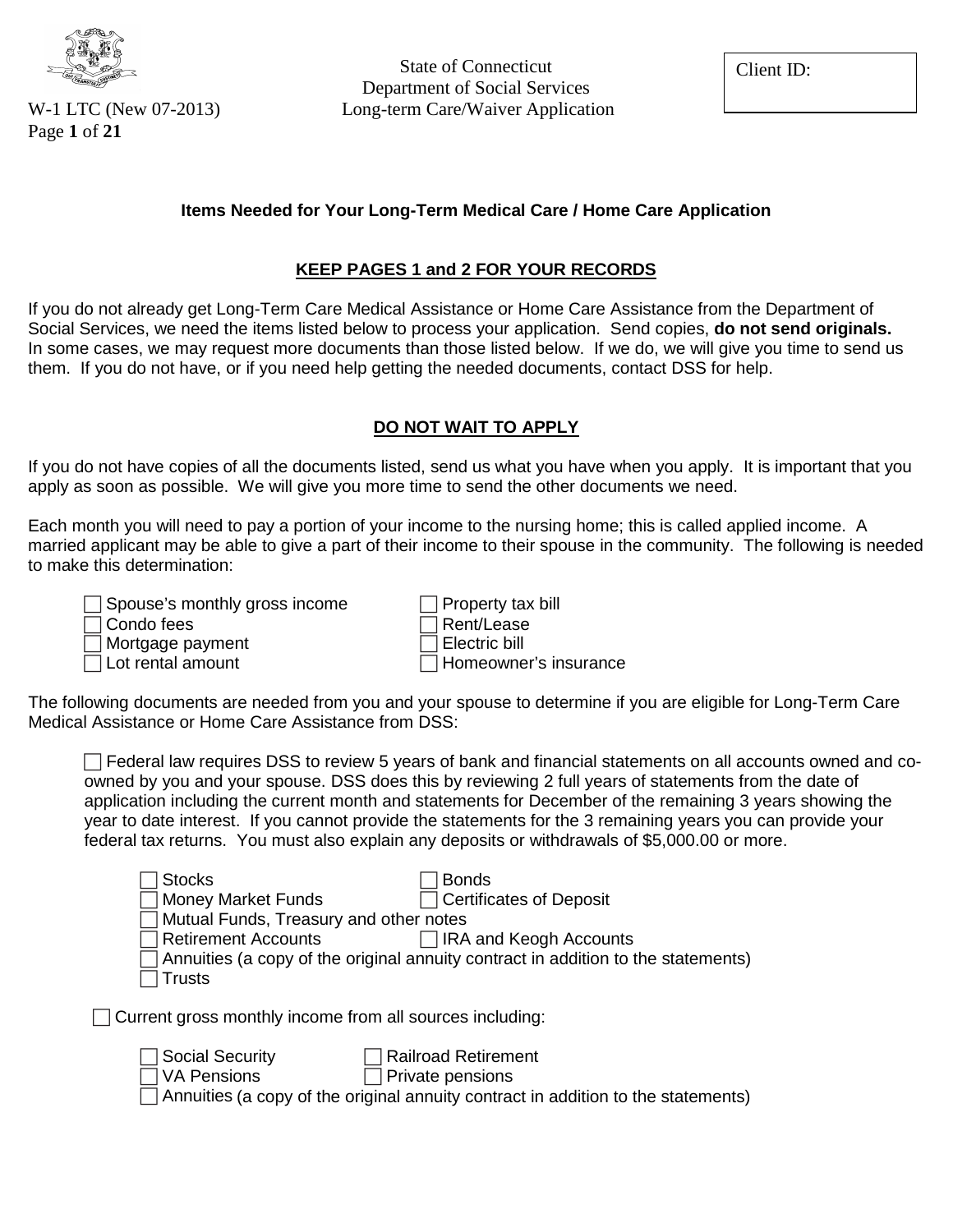

State of Connecticut

Department of Social Services

Client ID:

W-1 LTC (New 07-2013) Long-term Care/Waiver Application

| Page 2 of 21                                                              |  |
|---------------------------------------------------------------------------|--|
| Face and cash value of Life Insurance Policies (current annual statement) |  |

- Burial Contracts (Irrevocable and Revocable)
- **Burial Plot Deeds**
- Life Use documents
- Privately held Promissory Notes
- Reverse Mortgage Documents monthly/quarterly statements are required for the 60 month look back
- Real Estate Purchase/Warranty Deeds
- Quit Claim Documents

 Trusts and Annuities (including appendices, schedules, annual accountings, and amendments for the past 5 years)

- Private Health Insurance Cards including Medicare (copy of both sides)
- $\Box$  Health Insurance Premium Amounts

 $\Box$  A copy of your spouse's death certificate, Will and Probate Inventory Document if your spouse died in the past 5 years.

- $\Box$  A copy of your divorce decree if you were divorced in the past 5 years.
- $\Box$  Power of Attorney or Conservator Documents (if any)

**The asset limit for Long-Term Care and Home Care Medicaid is \$1600.00. You will not qualify for assistance in any month in which your assets exceed \$1600.00.** 

**If you are in a nursing facility you should be paying the nursing facility during the application process. Contact the business office of your facility to find out what is due to the facility during this time frame.**

**Continue by completely answering every question on the attached application.**

**Attach additional sheets if you need more space to complete the application. Please be sure to include your name, DSS client ID number or your social security number on each additional sheet.**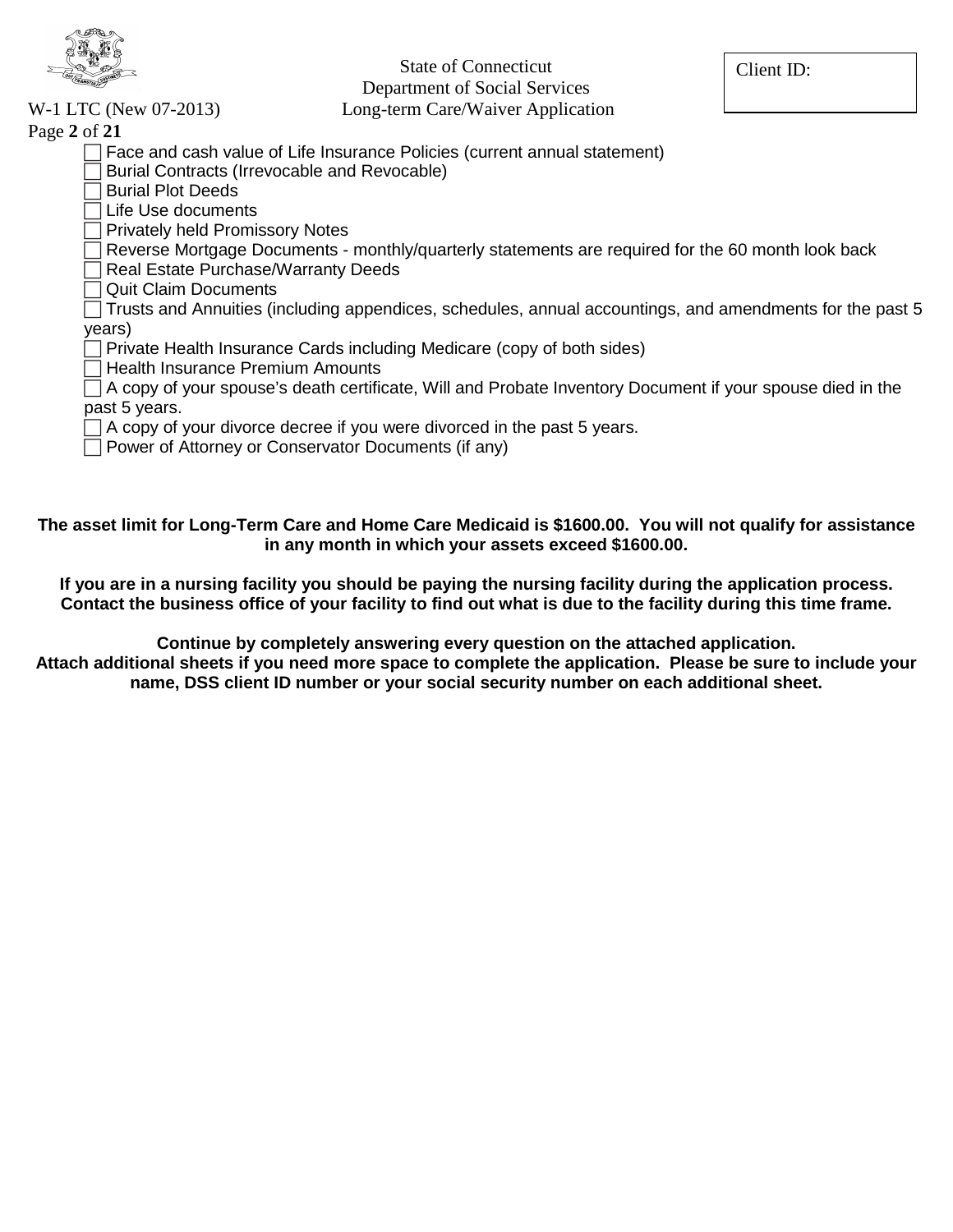

Client ID:

| W-1 LTC (New 07-2013) |
|-----------------------|
| Page 3 of 21          |

| age o or zi                                                                                                                                                                  |                                                                                                                            |                                                                                                                                                                                                                                                                                                                                                                                                                   |                                                   |  |
|------------------------------------------------------------------------------------------------------------------------------------------------------------------------------|----------------------------------------------------------------------------------------------------------------------------|-------------------------------------------------------------------------------------------------------------------------------------------------------------------------------------------------------------------------------------------------------------------------------------------------------------------------------------------------------------------------------------------------------------------|---------------------------------------------------|--|
| <b>FOR WORKER</b><br><b>USE ONLY</b>                                                                                                                                         |                                                                                                                            |                                                                                                                                                                                                                                                                                                                                                                                                                   |                                                   |  |
|                                                                                                                                                                              | Office: _____________________                                                                                              |                                                                                                                                                                                                                                                                                                                                                                                                                   |                                                   |  |
| This part is for<br>our staff.                                                                                                                                               |                                                                                                                            |                                                                                                                                                                                                                                                                                                                                                                                                                   |                                                   |  |
| Continue to                                                                                                                                                                  |                                                                                                                            |                                                                                                                                                                                                                                                                                                                                                                                                                   |                                                   |  |
| Section A.                                                                                                                                                                   |                                                                                                                            |                                                                                                                                                                                                                                                                                                                                                                                                                   |                                                   |  |
|                                                                                                                                                                              | <b>SECTION A - APPLICANT INFORMATION:</b> Tell us about yourself.                                                          |                                                                                                                                                                                                                                                                                                                                                                                                                   |                                                   |  |
|                                                                                                                                                                              | I am applying for: $\Box$ Care in a facility $\Box$ Home Care                                                              |                                                                                                                                                                                                                                                                                                                                                                                                                   |                                                   |  |
| Last Name                                                                                                                                                                    | <b>First Name</b>                                                                                                          | Middle Initial                                                                                                                                                                                                                                                                                                                                                                                                    | <b>Suffix</b>                                     |  |
|                                                                                                                                                                              |                                                                                                                            |                                                                                                                                                                                                                                                                                                                                                                                                                   | $\frac{1}{\sqrt{1-\frac{1}{2}}}$ (Jr., Sr., etc.) |  |
| Maiden Name or Other Name                                                                                                                                                    |                                                                                                                            |                                                                                                                                                                                                                                                                                                                                                                                                                   |                                                   |  |
|                                                                                                                                                                              |                                                                                                                            |                                                                                                                                                                                                                                                                                                                                                                                                                   |                                                   |  |
| <b>Social Security Number:</b>                                                                                                                                               | If you have a Social Security Number, enter it                                                                             | Date of Birth: $\frac{1}{\sqrt{1-\frac{1}{2}}}\frac{1}{\sqrt{1-\frac{1}{2}}}\frac{1}{\sqrt{1-\frac{1}{2}}}\frac{1}{\sqrt{1-\frac{1}{2}}}\frac{1}{\sqrt{1-\frac{1}{2}}}\frac{1}{\sqrt{1-\frac{1}{2}}}\frac{1}{\sqrt{1-\frac{1}{2}}}\frac{1}{\sqrt{1-\frac{1}{2}}}\frac{1}{\sqrt{1-\frac{1}{2}}}\frac{1}{\sqrt{1-\frac{1}{2}}}\frac{1}{\sqrt{1-\frac{1}{2}}}\frac{1}{\sqrt{1-\frac{1}{2}}}\frac{1}{\sqrt{1-\frac{1$ |                                                   |  |
| here.                                                                                                                                                                        |                                                                                                                            |                                                                                                                                                                                                                                                                                                                                                                                                                   |                                                   |  |
|                                                                                                                                                                              |                                                                                                                            | $\Box$ Male $\Box$ Female<br>Gender:                                                                                                                                                                                                                                                                                                                                                                              |                                                   |  |
|                                                                                                                                                                              | Marital Status: $\Box$ Never Married $\Box$ Married<br>(Check one) □ Widowed, date of death for your spouse: _____________ | $\Box$ Divorced $\Box$ Separated                                                                                                                                                                                                                                                                                                                                                                                  |                                                   |  |
|                                                                                                                                                                              |                                                                                                                            |                                                                                                                                                                                                                                                                                                                                                                                                                   |                                                   |  |
| Last Name                                                                                                                                                                    | If married please provide your spouse's name:<br><b>First Name</b>                                                         | Middle Name<br>Suffix                                                                                                                                                                                                                                                                                                                                                                                             | Maiden Name or Other Name                         |  |
|                                                                                                                                                                              |                                                                                                                            |                                                                                                                                                                                                                                                                                                                                                                                                                   |                                                   |  |
|                                                                                                                                                                              |                                                                                                                            | (Jr., Sr., etc.)                                                                                                                                                                                                                                                                                                                                                                                                  |                                                   |  |
| Are you a resident of Connecticut?                                                                                                                                           |                                                                                                                            |                                                                                                                                                                                                                                                                                                                                                                                                                   |                                                   |  |
| $\Box$ Yes                                                                                                                                                                   | $\Box$ No                                                                                                                  |                                                                                                                                                                                                                                                                                                                                                                                                                   |                                                   |  |
|                                                                                                                                                                              |                                                                                                                            | Are you a U.S. Citizen? $\Box$ Yes $\Box$ No If No, complete SECTION E – IMMIGRATION STATUS, below.                                                                                                                                                                                                                                                                                                               |                                                   |  |
| What is your primary language?                                                                                                                                               |                                                                                                                            |                                                                                                                                                                                                                                                                                                                                                                                                                   |                                                   |  |
|                                                                                                                                                                              | Do you need an interpreter? $\Box$ Yes<br>No                                                                               |                                                                                                                                                                                                                                                                                                                                                                                                                   |                                                   |  |
| Do you have a disability?<br>$\Box$ Yes $\Box$ No                                                                                                                            |                                                                                                                            |                                                                                                                                                                                                                                                                                                                                                                                                                   |                                                   |  |
| If Yes, do you need an accommodation or special help applying because of your disability?<br>$Yes \mid \text{No}$<br>What type of accommodation or special help do you need? |                                                                                                                            |                                                                                                                                                                                                                                                                                                                                                                                                                   |                                                   |  |
|                                                                                                                                                                              |                                                                                                                            |                                                                                                                                                                                                                                                                                                                                                                                                                   |                                                   |  |
| Ethnicity:                                                                                                                                                                   | Are you Hispanic or Latino?                                                                                                | <b>Native American</b><br>Race:                                                                                                                                                                                                                                                                                                                                                                                   | Asian                                             |  |
| Optional                                                                                                                                                                     | $Yes \Box No$                                                                                                              | Alaskan Native/Eskimo<br>White                                                                                                                                                                                                                                                                                                                                                                                    | <b>Black/African descent</b>                      |  |
|                                                                                                                                                                              |                                                                                                                            | You are not required to provide race or ethnic origin; however, your cooperation will help determine                                                                                                                                                                                                                                                                                                              |                                                   |  |
|                                                                                                                                                                              |                                                                                                                            | compliance with the federal civil rights law. If you do not wish to give this information, it will in no way<br>affect consideration of your application. We are authorized to ask this information under Title VI of the                                                                                                                                                                                         |                                                   |  |
| Civil Rights Act of 1964.                                                                                                                                                    |                                                                                                                            |                                                                                                                                                                                                                                                                                                                                                                                                                   |                                                   |  |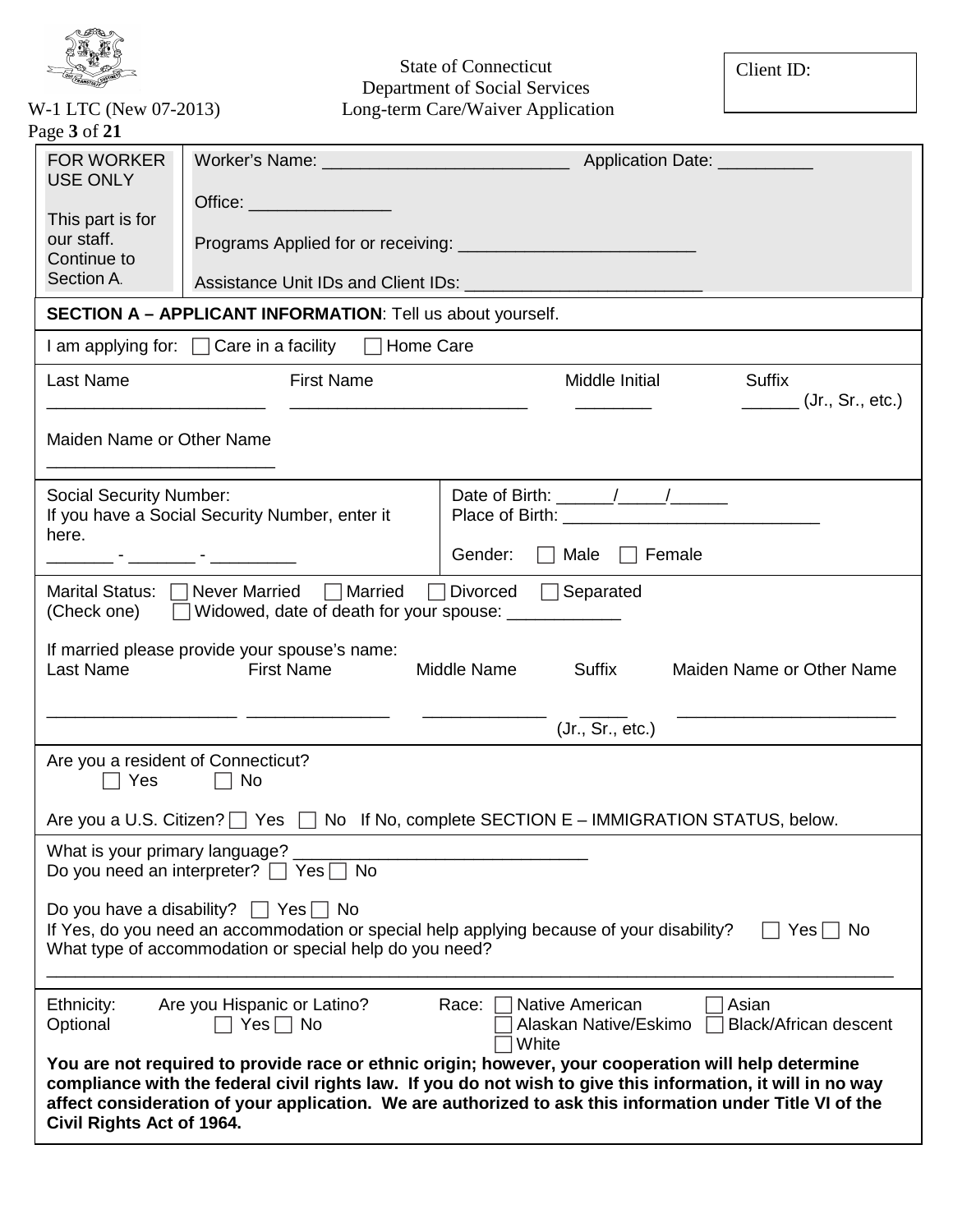

Page **4** of **21**

| SECTION B – CURRENT ADDRESS of Your HOME or INSTITUTION/LONG-TERM CARE FACILITY:<br>Tell us about your home or Long-term Care Facility, if you live in one.                                                                                                                                                                                                                                                                                                |
|------------------------------------------------------------------------------------------------------------------------------------------------------------------------------------------------------------------------------------------------------------------------------------------------------------------------------------------------------------------------------------------------------------------------------------------------------------|
| What is the address of your home?                                                                                                                                                                                                                                                                                                                                                                                                                          |
|                                                                                                                                                                                                                                                                                                                                                                                                                                                            |
|                                                                                                                                                                                                                                                                                                                                                                                                                                                            |
| Is this your mailing address? $\Box$ Yes $\Box$ No If No, provide your mailing address.                                                                                                                                                                                                                                                                                                                                                                    |
| Do you or your spouse own your home? □ Yes □ No<br>If No, do you have life use of the property? $\Box$ Yes $\Box$ No                                                                                                                                                                                                                                                                                                                                       |
| What is the address of the facility?                                                                                                                                                                                                                                                                                                                                                                                                                       |
|                                                                                                                                                                                                                                                                                                                                                                                                                                                            |
| On what date did you enter the facility? $\frac{1}{\sqrt{1-\frac{1}{2}}}\frac{1}{\sqrt{1-\frac{1}{2}}}\frac{1}{\sqrt{1-\frac{1}{2}}}\frac{1}{\sqrt{1-\frac{1}{2}}}\frac{1}{\sqrt{1-\frac{1}{2}}}\frac{1}{\sqrt{1-\frac{1}{2}}}\frac{1}{\sqrt{1-\frac{1}{2}}}\frac{1}{\sqrt{1-\frac{1}{2}}}\frac{1}{\sqrt{1-\frac{1}{2}}}\frac{1}{\sqrt{1-\frac{1}{2}}}\frac{1}{\sqrt{1-\frac{1}{2}}}\frac{$                                                                |
|                                                                                                                                                                                                                                                                                                                                                                                                                                                            |
| <b>SECTION C - PREVIOUS ADDRESSES:</b> If you have lived at your current address for less than five years, tell us<br>where you lived before.<br><u> 1980 - Johann Barn, mars ann an t-Amhain Aonaich an t-Aonaich an t-Aonaich ann an t-Aonaich ann an t-Aonaich</u>                                                                                                                                                                                      |
| Street<br>City<br>City                                                                                                                                                                                                                                                                                                                                                                                                                                     |
| $\mathsf{Zip} \_\_$<br>Did you or your spouse own this home? $\Box$ Yes $\Box$ No                                                                                                                                                                                                                                                                                                                                                                          |
| Street<br>City<br>City                                                                                                                                                                                                                                                                                                                                                                                                                                     |
| Zip ______________<br>Did you or your spouse own this home? $\Box$ Yes $\Box$ No                                                                                                                                                                                                                                                                                                                                                                           |
| SECTION D - AUTHORIZED REPRESENTATIVE(S): Do you authorize someone to represent you in this<br>application? Thes TNo Are you making this application as a representative for someone else? Thes TNo<br>If you answered Yes to either question, complete the section below. This individual(s) will receive correspondence<br>from the department regarding your application and they will be able to contact the department regarding your<br>application. |
| <b>First Name</b><br>Last Name<br><b>Suffix</b>                                                                                                                                                                                                                                                                                                                                                                                                            |
| (Jr., Sr., etc.)                                                                                                                                                                                                                                                                                                                                                                                                                                           |
|                                                                                                                                                                                                                                                                                                                                                                                                                                                            |
|                                                                                                                                                                                                                                                                                                                                                                                                                                                            |
|                                                                                                                                                                                                                                                                                                                                                                                                                                                            |
|                                                                                                                                                                                                                                                                                                                                                                                                                                                            |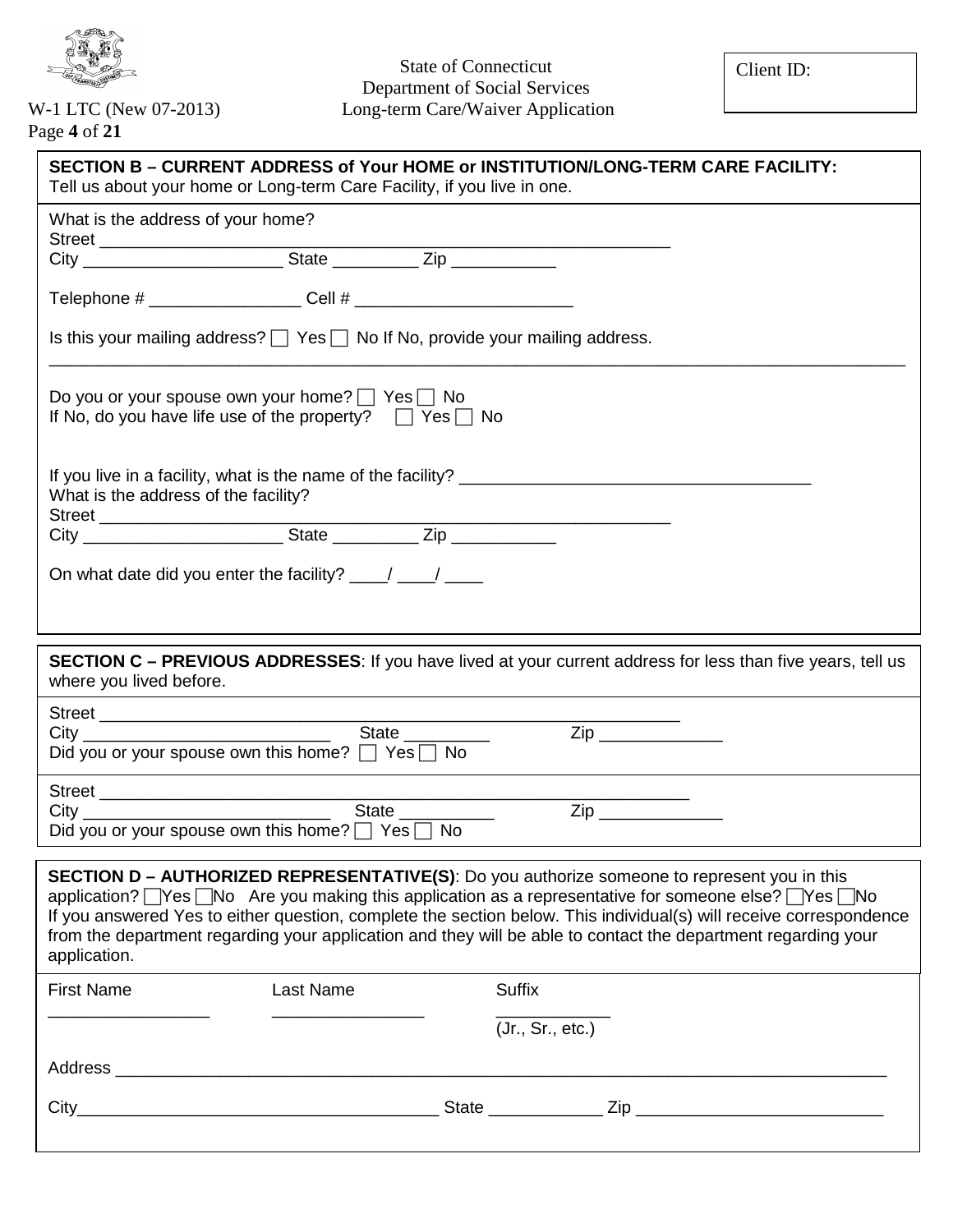

# State of Connecticut Department of Social Services

#### W-1 LTC (New 07-2013) Long-term Care/Waiver Application Page **5** of **21**

| <b>SECTION D - AUTHORIZED REPRESENTATIVE(S): (continued)</b>                                                                                                                                                                                                                                                                                                                                             |           |                                                                                           |  |  |
|----------------------------------------------------------------------------------------------------------------------------------------------------------------------------------------------------------------------------------------------------------------------------------------------------------------------------------------------------------------------------------------------------------|-----------|-------------------------------------------------------------------------------------------|--|--|
| Home Telephone # ____________________<br>Cell # $\frac{1}{2}$ $\frac{1}{2}$ $\frac{1}{2}$ $\frac{1}{2}$ $\frac{1}{2}$ $\frac{1}{2}$ $\frac{1}{2}$ $\frac{1}{2}$ $\frac{1}{2}$ $\frac{1}{2}$ $\frac{1}{2}$ $\frac{1}{2}$ $\frac{1}{2}$ $\frac{1}{2}$ $\frac{1}{2}$ $\frac{1}{2}$ $\frac{1}{2}$ $\frac{1}{2}$ $\frac{1}{2}$ $\frac{1}{2}$ $\frac{1}{2}$ $\frac{$<br>Work Telephone # _____________________ |           | Type of Representative: <b>Send Proof</b><br>Conservator<br>Power of Attorney<br>Guardian |  |  |
| <b>First Name</b>                                                                                                                                                                                                                                                                                                                                                                                        | Last Name | Suffix                                                                                    |  |  |
|                                                                                                                                                                                                                                                                                                                                                                                                          |           | (Jr., Sr., etc.)                                                                          |  |  |
|                                                                                                                                                                                                                                                                                                                                                                                                          |           |                                                                                           |  |  |
|                                                                                                                                                                                                                                                                                                                                                                                                          |           | State <u>Zip</u> Zip                                                                      |  |  |
| Cell # $\frac{1}{2}$ $\frac{1}{2}$ $\frac{1}{2}$ $\frac{1}{2}$ $\frac{1}{2}$ $\frac{1}{2}$ $\frac{1}{2}$ $\frac{1}{2}$ $\frac{1}{2}$ $\frac{1}{2}$ $\frac{1}{2}$ $\frac{1}{2}$ $\frac{1}{2}$ $\frac{1}{2}$ $\frac{1}{2}$ $\frac{1}{2}$ $\frac{1}{2}$ $\frac{1}{2}$ $\frac{1}{2}$ $\frac{1}{2}$ $\frac{1}{2}$ $\frac{$                                                                                    |           | Type of Representative: <b>Send Proof</b><br>Conservator<br>Power of Attorney<br>Guardian |  |  |

| SECTION E – IMMIGRATION STATUS (FOR NON-CITIZENS ONLY)                                                                                            |
|---------------------------------------------------------------------------------------------------------------------------------------------------|
| <b>SEND PROOF</b> Send a copy of the front and back of your immigration card or other immigration document.<br>What is your current USCIS status? |
| Do you have a sponsor? $\Box$ Yes $\Box$ No<br>Sponsor's name and address:                                                                        |
| What is your USCIS number? __                                                                                                                     |
| If you are a refugee, list your Refugee Resettlement Agency:                                                                                      |
|                                                                                                                                                   |

| <b>SECTION F – MILITARY SERVICE / VETERAN INFORMATION:</b><br>Have you or your spouse ever served in the U.S. Military? $\Box$ Yes $\Box$ No<br>Have you been rated with a service related disability? $\Box$ Yes $\Box$ No |                         |                  |                    |  |
|-----------------------------------------------------------------------------------------------------------------------------------------------------------------------------------------------------------------------------|-------------------------|------------------|--------------------|--|
| Veteran's Name                                                                                                                                                                                                              | Relationship to Veteran | Veteran's Status | Military Service # |  |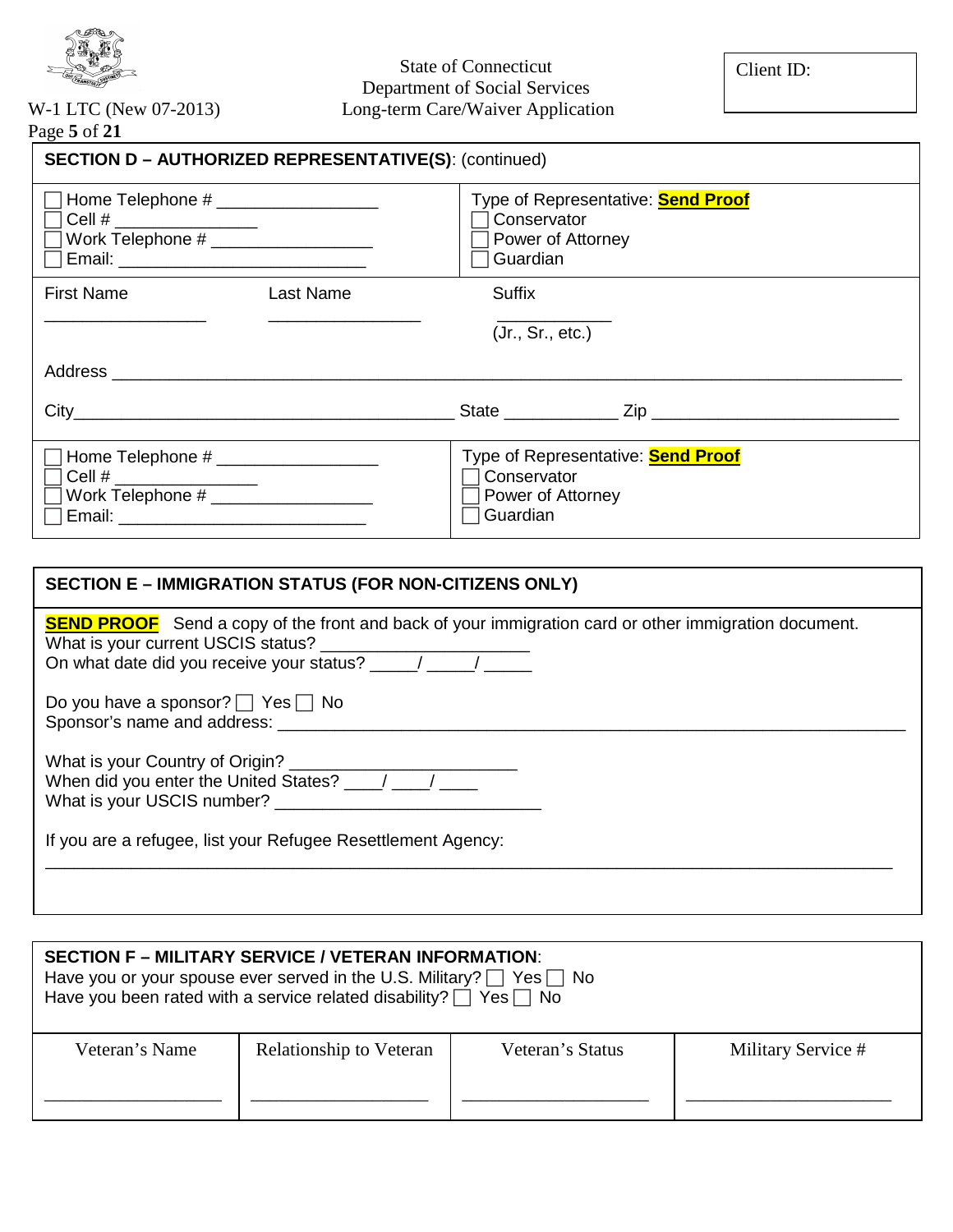

Page **6** of **21**

| <b>SECTION G – MEDICAL INSURANCE:</b> If you have insurance, complete this section. If Yes, for any insurance<br>other than Medicare, DSS will send you a form W-1685 to complete, which asks more specific questions about<br>your medical insurance.                                                                                            |                                                    |                                   |                                        |
|---------------------------------------------------------------------------------------------------------------------------------------------------------------------------------------------------------------------------------------------------------------------------------------------------------------------------------------------------|----------------------------------------------------|-----------------------------------|----------------------------------------|
| <b>SEND PROOF</b> Send a copy of the front and back of your insurance card(s) and proof of the premium amounts<br>you pay.                                                                                                                                                                                                                        |                                                    |                                   |                                        |
|                                                                                                                                                                                                                                                                                                                                                   |                                                    | Premium Amount Effective Date     |                                        |
| Do you receive Medicare Part A?                                                                                                                                                                                                                                                                                                                   | $Yes \Box No$                                      | $\frac{1}{2}$                     |                                        |
| Do you receive Medicare Part B?                                                                                                                                                                                                                                                                                                                   | $Yes \Box No$                                      | $\frac{1}{2}$                     |                                        |
| Do you receive Medicare Part D?                                                                                                                                                                                                                                                                                                                   | $\Box$ Yes $\Box$ No                               | $\frac{1}{2}$                     |                                        |
| Do you have a Medicare Advantage Plan? □ Yes □ No                                                                                                                                                                                                                                                                                                 |                                                    |                                   |                                        |
|                                                                                                                                                                                                                                                                                                                                                   |                                                    |                                   |                                        |
| Do you have other medical/hospital insurance such as Blue Cross/Blue Shield, Health Maintenance Organization<br>(HMO) or union coverage? $\Box$ Yes $\Box$ No                                                                                                                                                                                     |                                                    |                                   |                                        |
|                                                                                                                                                                                                                                                                                                                                                   |                                                    |                                   |                                        |
|                                                                                                                                                                                                                                                                                                                                                   |                                                    |                                   |                                        |
| Policy/Claim Number<br><b>Group Number</b>                                                                                                                                                                                                                                                                                                        | <b>Effective Dates</b>                             | From: _____________ To: _________ | <b>Premium Amount</b>                  |
|                                                                                                                                                                                                                                                                                                                                                   |                                                    |                                   |                                        |
| Do you have Long-Term Care Insurance (coverage that pays for nursing home care, adult day care, assisted<br>living or home care) that is separate insurance from your medical/hospital insurance? $\Box$ Yes $\Box$ No                                                                                                                            |                                                    |                                   |                                        |
|                                                                                                                                                                                                                                                                                                                                                   |                                                    |                                   |                                        |
| Policy/Claim Number<br><b>Group Number</b>                                                                                                                                                                                                                                                                                                        | <b>Effective Dates</b><br>From: _______ To: ______ |                                   | <b>Premium Amount</b><br>$\frac{1}{2}$ |
| If yes, is your Long-Term Care policy approved under the Connecticut Partnership for Long-Term Care program<br>(the face page of the policy will indicate whether the policy is approved under the Connecticut Partnership and<br>provides Medicaid Asset Protection)?   Yes   No If Yes, give a copy of the contract, asset protection report or |                                                    |                                   |                                        |

the service summary report.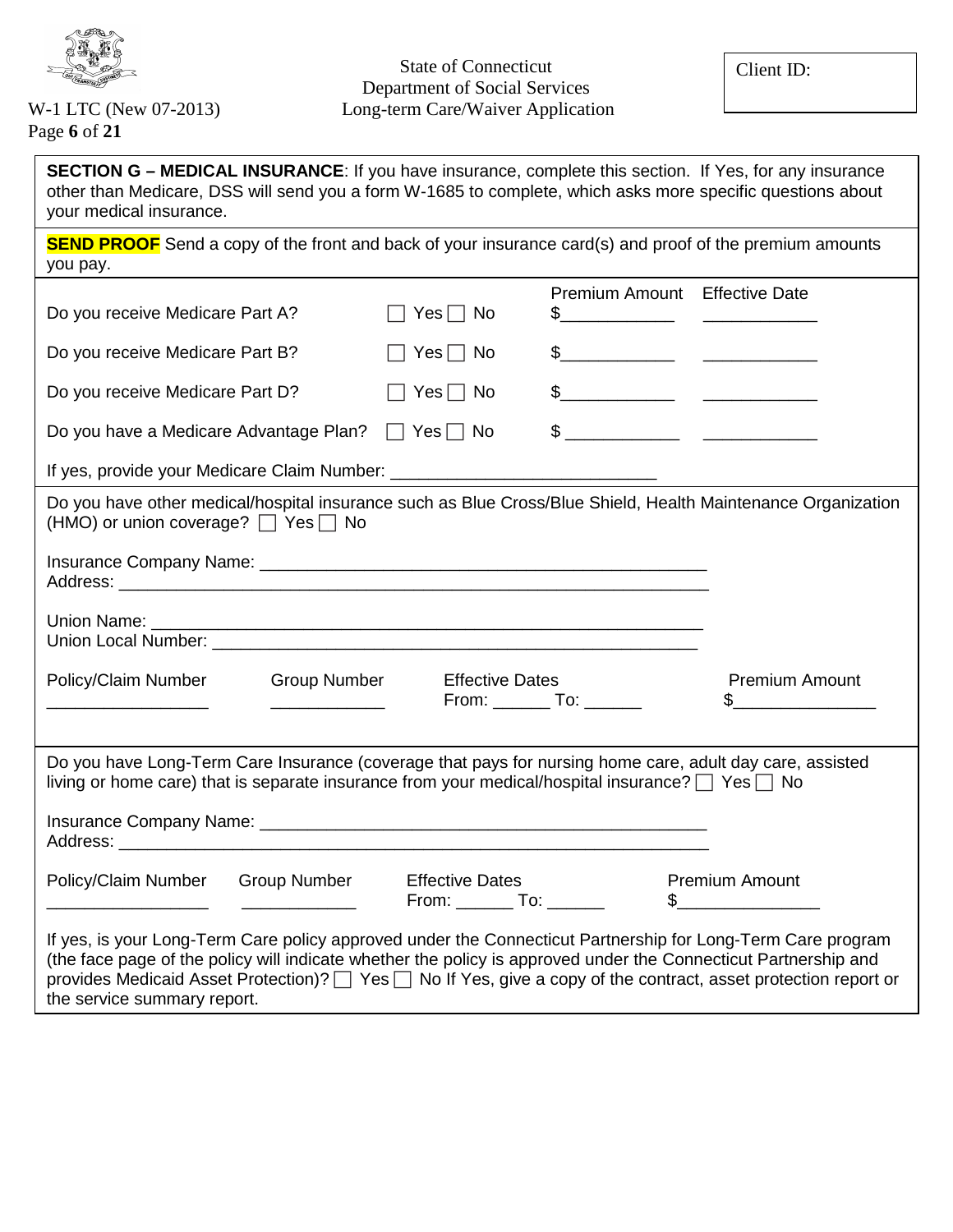

# Page **7** of **21**

**SECTION H – YOUR BENEFITS AND OTHER INCOME**: Tell us about any income or benefits that you are receiving, have applied for, or have been denied.

**SEND PROOF** Submit current copies of statements that show the gross amount of the income you receive, other than Social Security.

| Type of Benefit or<br>Income                            | Receiving Income or<br>Benefits? | Amount | <b>Application Status</b> | <b>Application Date or</b><br><b>Denial Date</b> |
|---------------------------------------------------------|----------------------------------|--------|---------------------------|--------------------------------------------------|
| <b>Social Security</b><br>Claim number:                 | Yes $\Box$ No                    |        |                           |                                                  |
| SSI (Supplemental<br>Security Income)<br>Claim number:  | Yes $\Box$ No                    |        |                           |                                                  |
| <b>Black Lung Benefits</b>                              | Yes $\Box$ No                    |        |                           |                                                  |
| Veteran's<br>Pension/Benefits                           | Yes $\Box$ No                    |        |                           |                                                  |
| <b>Pension or Retirement</b>                            | Yes $\Box$ No                    |        |                           |                                                  |
| <b>Civil Service Annuity</b>                            | Yes $\Box$ No                    |        |                           |                                                  |
| Railroad<br><b>Retirement Benefits</b><br>Claim number: | $Yes \Box No$                    |        |                           |                                                  |
| Alimony                                                 | $Yes \Box No$                    |        |                           |                                                  |
| <b>Worker's Compensation</b>                            | Yes $\Box$ No                    |        |                           |                                                  |
| <b>Disability/Sick Benefits</b>                         | Yes $\Box$ No                    |        |                           |                                                  |
| <b>Union Benefits</b>                                   | Yes $\Box$ No                    |        |                           |                                                  |
| <b>Unemployment Benefits</b>                            | $Yes \Box No$                    |        |                           |                                                  |
| Lump Sum Cash<br>Amounts                                | $Yes \Box No$                    |        |                           |                                                  |
| Rental Income                                           | Yes $\Box$ No                    |        |                           |                                                  |
| Compensation from a<br>legal settlement                 | $Yes \Box No$                    |        |                           |                                                  |
| Other                                                   | $Yes \Box No$                    |        |                           |                                                  |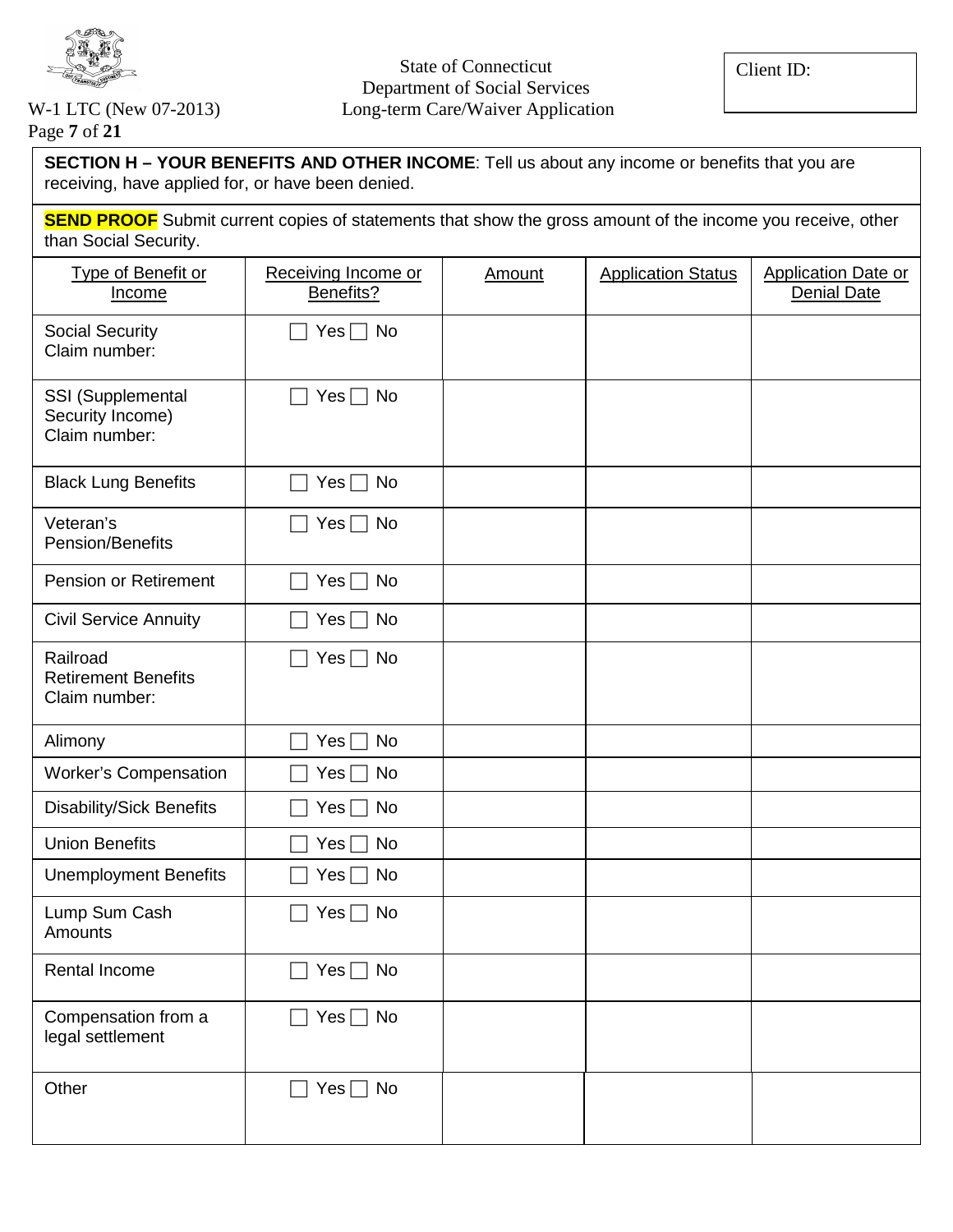

Client ID:

Page **8** of **21**

**SECTION I – ASSETS**: Tell us about your assets. Check YES or NO for each ASSET TYPE. If you check Yes, fill in the other boxes. List all assets owned by you or your spouse individually, jointly, or with other persons. If you have more than one asset of the same type, please attach an additional page.

**SEND PROOF** Send copies of statements that verify the value of the assets.

| <b>Asset Type</b>                                                                                                                                                                                                                                                 | <b>Check One</b> | Owner | Amount                    | <b>Account Number</b> | <b>Institution Name</b> |
|-------------------------------------------------------------------------------------------------------------------------------------------------------------------------------------------------------------------------------------------------------------------|------------------|-------|---------------------------|-----------------------|-------------------------|
| Cash on Hand                                                                                                                                                                                                                                                      | $Yes \Box No$    |       | \$                        |                       |                         |
| Checking<br>Account                                                                                                                                                                                                                                               | $Yes \Box No$    |       | \$                        |                       |                         |
| Savings<br>Account                                                                                                                                                                                                                                                | $Yes \Box No$    |       | \$                        |                       |                         |
| Certificate of<br>Deposit                                                                                                                                                                                                                                         | $Yes \Box No$    |       | $\mathfrak{S}$            |                       |                         |
| <b>Credit Union</b><br>Account                                                                                                                                                                                                                                    | Yes $\Box$<br>No |       | \$                        |                       |                         |
| <b>Resident Fund</b><br>Account                                                                                                                                                                                                                                   | $Yes \Box No$    |       | $\boldsymbol{\mathsf{S}}$ |                       |                         |
| Money Market<br>Fund                                                                                                                                                                                                                                              | $Yes \Box$<br>No |       | \$                        |                       |                         |
| Mutual Funds,<br>Treasury and<br>other notes                                                                                                                                                                                                                      | Yes $\Box$<br>No |       | $\boldsymbol{\mathsf{S}}$ |                       |                         |
| IRA or Keogh<br>Account                                                                                                                                                                                                                                           | Yes $\Box$<br>No |       | $\boldsymbol{\mathsf{S}}$ |                       |                         |
| Stocks and/or<br><b>Bonds</b>                                                                                                                                                                                                                                     | Yes $\Box$<br>No |       | \$                        |                       |                         |
| Annuity                                                                                                                                                                                                                                                           | No<br>Yes $\Box$ |       | \$                        |                       |                         |
| <b>Trust Fund</b>                                                                                                                                                                                                                                                 | No<br>$Yes \Box$ |       | $\boldsymbol{\mathsf{S}}$ |                       |                         |
| Ownership in a<br>Company                                                                                                                                                                                                                                         | No<br>$Yes \Box$ |       | \$                        |                       |                         |
| Promissory/<br>Mortgage<br>Notes or<br>Installment<br>Contracts                                                                                                                                                                                                   | $Yes \Box No$    |       | $\boldsymbol{\mathsf{S}}$ |                       |                         |
| Have you paid an entrance fee to a Continuing Care Retirement Community (CCRC)? $\Box$ Yes $\Box$ No<br>If yes, can the fees be used to pay for your care? $\Box$ Yes $\Box$ No<br>Can a refund be issued upon death or on leaving the CCRC? $\Box$ Yes $\Box$ No |                  |       |                           |                       |                         |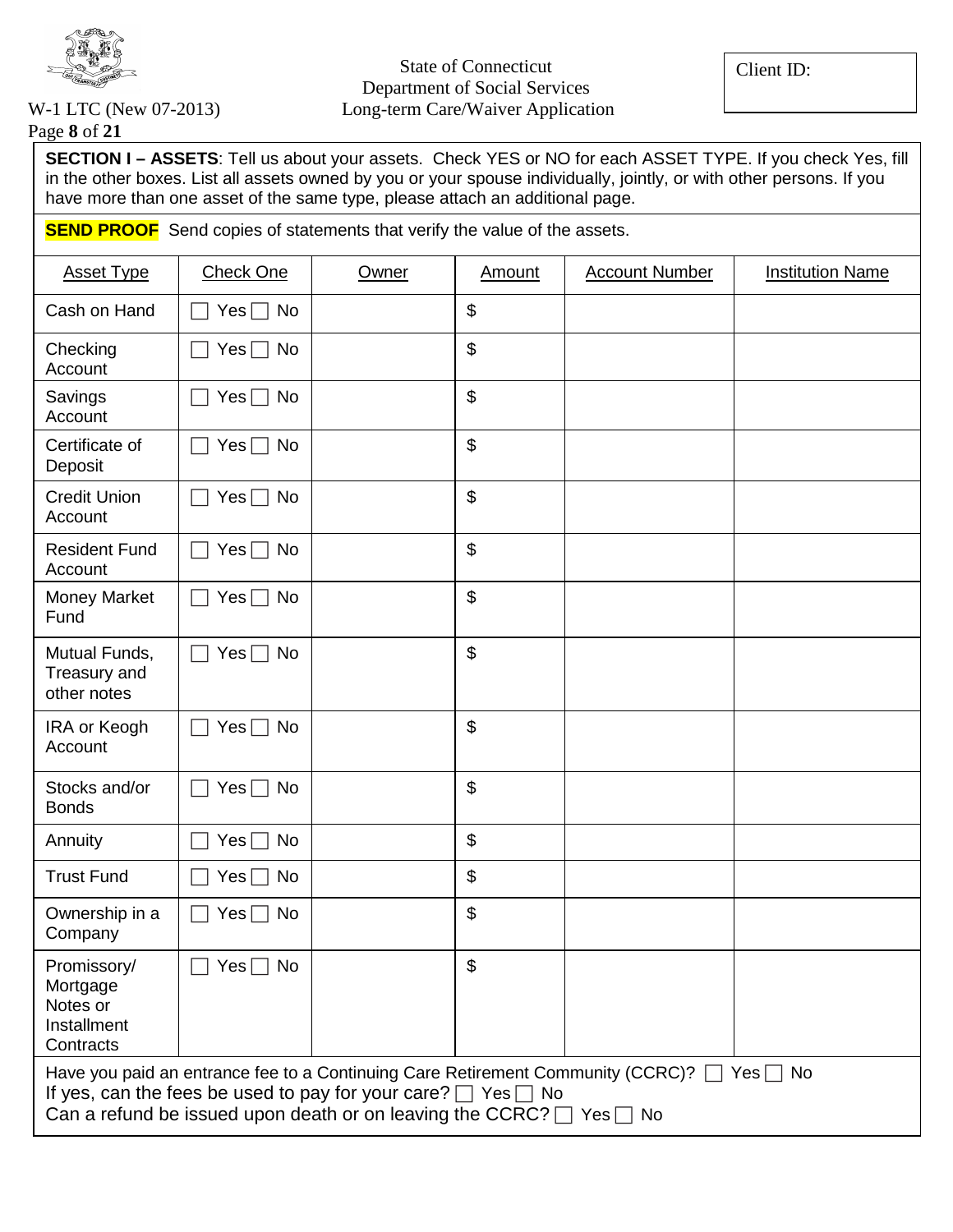

Client ID:

Page **9** of **21**

|                         | <b>SECTION I - ASSETS: (continued)</b>                                                                        | <u>Owner</u> | Value | Make | Amount owed |
|-------------------------|---------------------------------------------------------------------------------------------------------------|--------------|-------|------|-------------|
| Automobile              | $Yes \Box No$                                                                                                 |              | Φ     |      | Φ           |
| Recreational<br>Vehicle | $Yes \Box No$                                                                                                 |              | \$    |      | ◡           |
| $A = A + A + I$         | ATUER LAAFTA TUU LA SUUDI LA SUUDI LA SUUDI LA SUUDI LA SUUDI LA SUUDI LA SUUDI LA SUUDI LA SUUDI LA SUUDI LA |              |       |      |             |

| $\mu$ SECTION J – OTHER ASSETS: Tell us about any other assets you own and assets jointly owned with other         |
|--------------------------------------------------------------------------------------------------------------------|
| individuals. This could include collections of antiques, coins, jewelry or stamps, contents of a safe deposit box, |
| paintings, etc.? $\Box$ Yes $\Box$ No                                                                              |

**SEND PROOF** Send copies of current statements or documents that establish the fair market value of the asset(s).

| Asset Type | <b>Current Fair Market Value</b> | Owner |
|------------|----------------------------------|-------|
|            |                                  |       |
|            | w                                |       |

| <b>SECTION K – EXPECTED ASSETS OR INCOME:</b> Tell us about any accident settlement, trust fund, inheritance, |
|---------------------------------------------------------------------------------------------------------------|
| or any other money, real property, you expect to receive.                                                     |

**SEND PROOF** Send copies of current statements or documents that describe the nature, amount, and payment schedule of the expected asset or income.

Income or Asset Type

Lawyer Name & Telephone Number

\_\_\_\_\_\_\_\_\_\_\_\_\_\_\_\_\_\_\_\_\_\_\_\_\_\_\_\_\_\_\_\_\_\_\_\_\_\_\_\_\_\_\_\_\_\_

Anticipated Date of Receipt: \_\_\_\_\_\_\_\_\_\_\_\_\_\_\_\_\_\_

\_\_\_\_\_\_\_\_\_\_\_\_\_\_\_\_\_\_\_\_\_\_\_\_\_\_\_\_\_\_\_\_\_\_\_\_\_\_\_\_\_

**SECTION L – LIFE INSURANCE AND FUNERAL PLANS**: Tell us about any life insurance or pre-paid burial plans or funds that you own. List all policies and funds, no matter who pays for them.

**SEND PROOF** Send a copy of the declaration page of each policy and copies of current statements to show the cash value of each policy or the funeral trust contract, if applicable.

| Original<br>Face Value<br>or Value of<br>Policy or<br>Plan | Cash Value | Type of Plan                              | <b>Policy Number</b><br>or<br>Account<br>Number | <b>Policy Owner</b> | Company, Funeral<br>Home or Bank Name |
|------------------------------------------------------------|------------|-------------------------------------------|-------------------------------------------------|---------------------|---------------------------------------|
|                                                            |            | Life Insurance<br><b>Funeral Contract</b> |                                                 |                     |                                       |
|                                                            |            | Life Insurance<br><b>Funeral Contract</b> |                                                 |                     |                                       |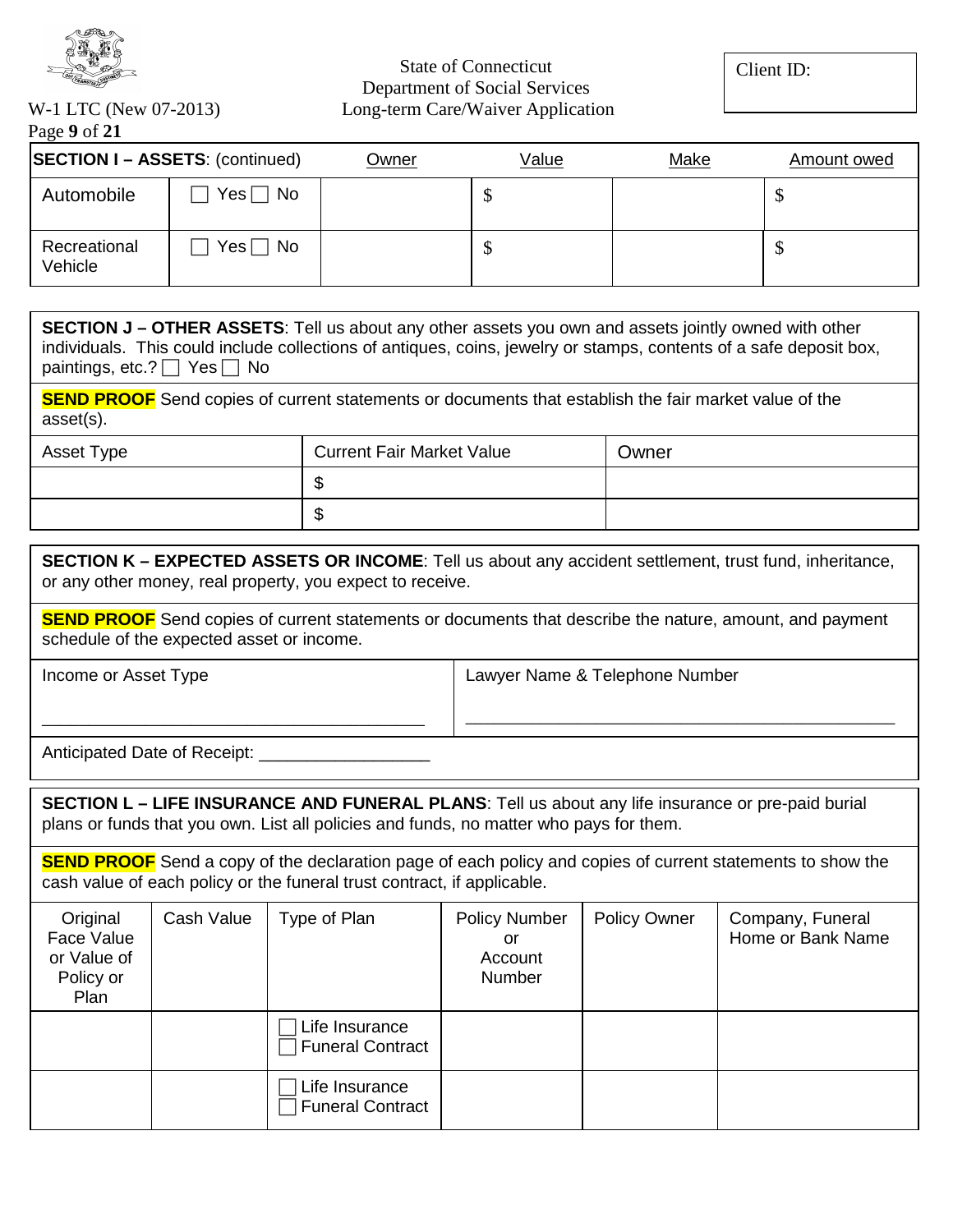

Client ID:

## Page **10** of **21**

| <b>SECTION M - REAL PROPERTY:</b> Tell us about any real property that you own in or out of the state.                                                                                            |                                                                                                                                                                                             |                                     |                            |  |  |  |
|---------------------------------------------------------------------------------------------------------------------------------------------------------------------------------------------------|---------------------------------------------------------------------------------------------------------------------------------------------------------------------------------------------|-------------------------------------|----------------------------|--|--|--|
| <b>SEND PROOF</b> Send a copy of the deed to each property.                                                                                                                                       |                                                                                                                                                                                             |                                     |                            |  |  |  |
| Do you and/or your spouse own or have legal interest/life use in any other real property?<br>$Yes \frown No$ If Yes, answer the following questions and provide a copy of the life use documents. |                                                                                                                                                                                             |                                     |                            |  |  |  |
| <b>Address of Property</b>                                                                                                                                                                        | <b>Type of Ownership</b>                                                                                                                                                                    | <b>Current Fair Market</b><br>Value | <b>Current Amount Owed</b> |  |  |  |
|                                                                                                                                                                                                   | <b>Primary Residence</b><br>Life Estate/Use<br><b>Rental Property</b><br><b>Vacation Property</b><br><b>Time Share</b><br>Vacant Land<br><b>Other Property Rights</b><br><b>Burial Plot</b> |                                     |                            |  |  |  |
|                                                                                                                                                                                                   | <b>Primary Residence</b><br>Life Estate/Use<br><b>Rental Property</b><br><b>Vacation Property</b><br><b>Time Share</b><br>Vacant Land<br><b>Other Property Rights</b><br><b>Burial Plot</b> |                                     |                            |  |  |  |
|                                                                                                                                                                                                   | <b>Primary Residence</b><br>Life Estate/Use<br><b>Rental Property</b><br><b>Vacation Property</b><br><b>Time Share</b><br>Vacant Land<br><b>Other Property Rights</b><br><b>Burial Plot</b> |                                     |                            |  |  |  |

Do you have a reverse mortgage, home equity line of credit or other home equity conversion plan on any of the above?  $\Box$  Yes  $\Box$  No

If Yes, please provide a copy of the note and/or repayment agreement.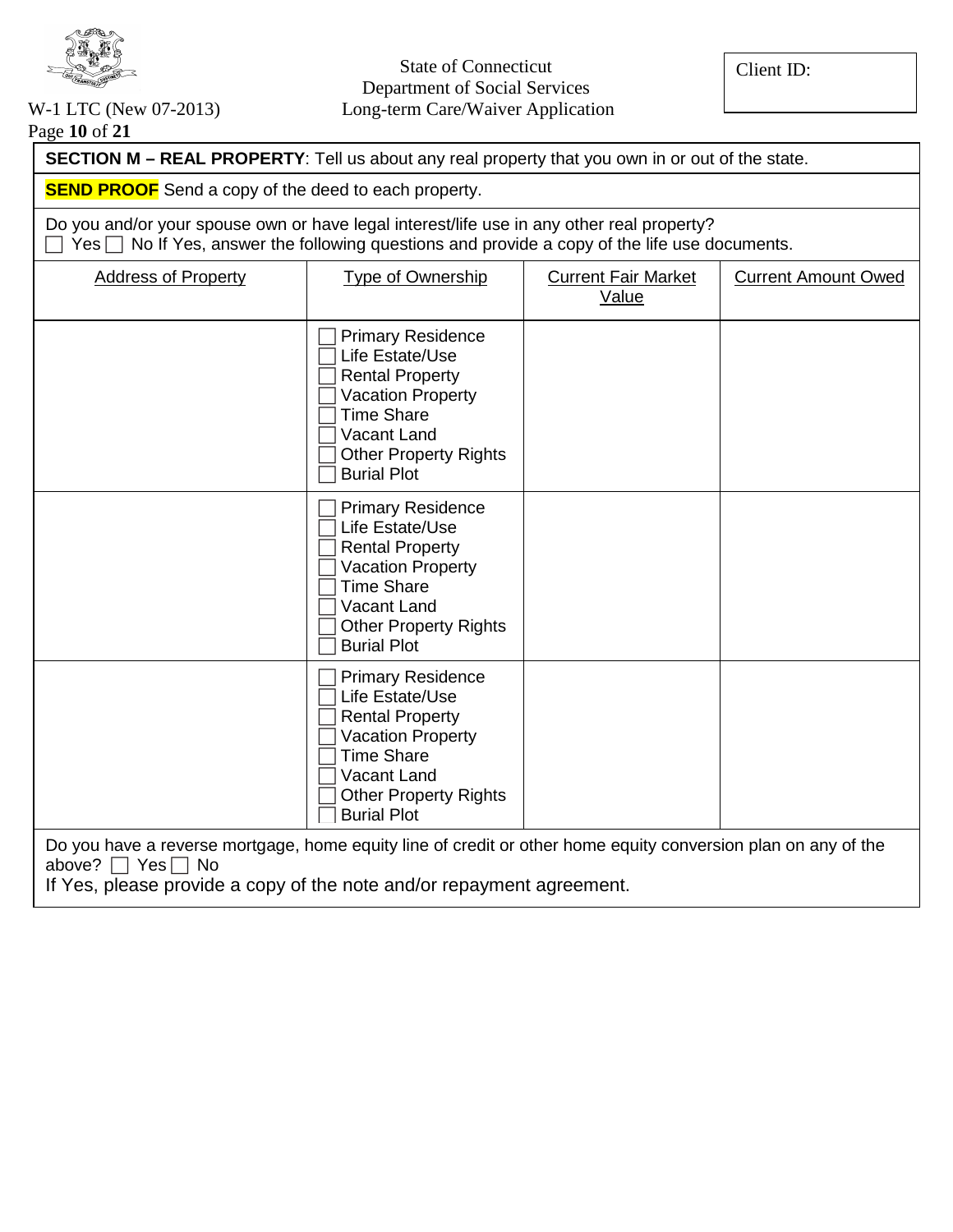

Page **11** of **21**

**SECTION N – TRANSFER OF ASSETS:** Have you (or your spouse) sold, traded, gifted or transferred ownership of any real property, motor vehicles, stocks, bonds, cash, or other assets in the past 5 years.  $\Box$  Yes  $\Box$  No Have you (or your spouse) had assets transferred through probate court/surrogate courts in or out of state in the past 5 years?  $\Box$  Yes  $\Box$  No

**SEND PROOF** Send copies of the current statements or documents that show the date the asset was transferred, the value of the asset at the time of the transfer, and the amount you received for the transferred asset. (Attach additional page if needed)

| <b>Transfer Date</b>                                                                                                                                                                                                                  | Type of Asset<br>Transferred | Value of the Asset at the<br>Time of the Transfer | Who Received the<br>Asset and the Reason<br>for the Transfer? | <b>Amount Received</b>    |  |
|---------------------------------------------------------------------------------------------------------------------------------------------------------------------------------------------------------------------------------------|------------------------------|---------------------------------------------------|---------------------------------------------------------------|---------------------------|--|
|                                                                                                                                                                                                                                       |                              | \$                                                |                                                               | \$                        |  |
|                                                                                                                                                                                                                                       |                              | \$                                                |                                                               | \$                        |  |
|                                                                                                                                                                                                                                       |                              | \$                                                |                                                               | $\boldsymbol{\mathsf{S}}$ |  |
|                                                                                                                                                                                                                                       |                              | \$                                                |                                                               | \$                        |  |
| Have you (or your spouse) closed any type of account during the past 5 years? $\Box$ Yes $\Box$ No If Yes, explain<br>below. Include the bank or financial institution's name, address, account number and date closed.               |                              |                                                   |                                                               |                           |  |
| Have you or someone else closed a jointly held account of any type during the past 5 years? $\Box$ Yes $\Box$ No<br>If Yes, explain below. Include the bank or financial institution's name, address, account number and date closed. |                              |                                                   |                                                               |                           |  |
|                                                                                                                                                                                                                                       |                              |                                                   |                                                               |                           |  |

Have you (or your spouse) established a trust or funded a trust with income or property of any kind in the past 5 years?  $\Box$  Yes  $\Box$  No

\_\_\_\_\_\_\_\_\_\_\_\_\_\_\_\_\_\_\_\_\_\_\_\_\_\_\_\_\_\_\_\_\_\_\_\_\_\_\_\_\_\_\_\_\_\_\_\_\_\_\_\_\_\_\_\_\_\_\_\_\_\_\_\_\_\_\_\_\_\_\_\_\_\_\_\_\_\_\_\_\_\_\_\_\_\_\_\_\_\_

\_\_\_\_\_\_\_\_\_\_\_\_\_\_\_\_\_\_\_\_\_\_\_\_\_\_\_\_\_\_\_\_\_\_\_\_\_\_\_\_\_\_\_\_\_\_\_\_\_\_\_\_\_\_\_\_\_\_\_\_\_\_\_\_\_\_\_\_\_\_\_\_\_\_\_\_\_\_\_\_\_\_\_\_\_\_\_\_\_\_

Are you the beneficiary of a trust?  $\Box$  Yes  $\Box$  No

If Yes to either question, provide the details. (Attach additional page if needed) Include a copy of the trust.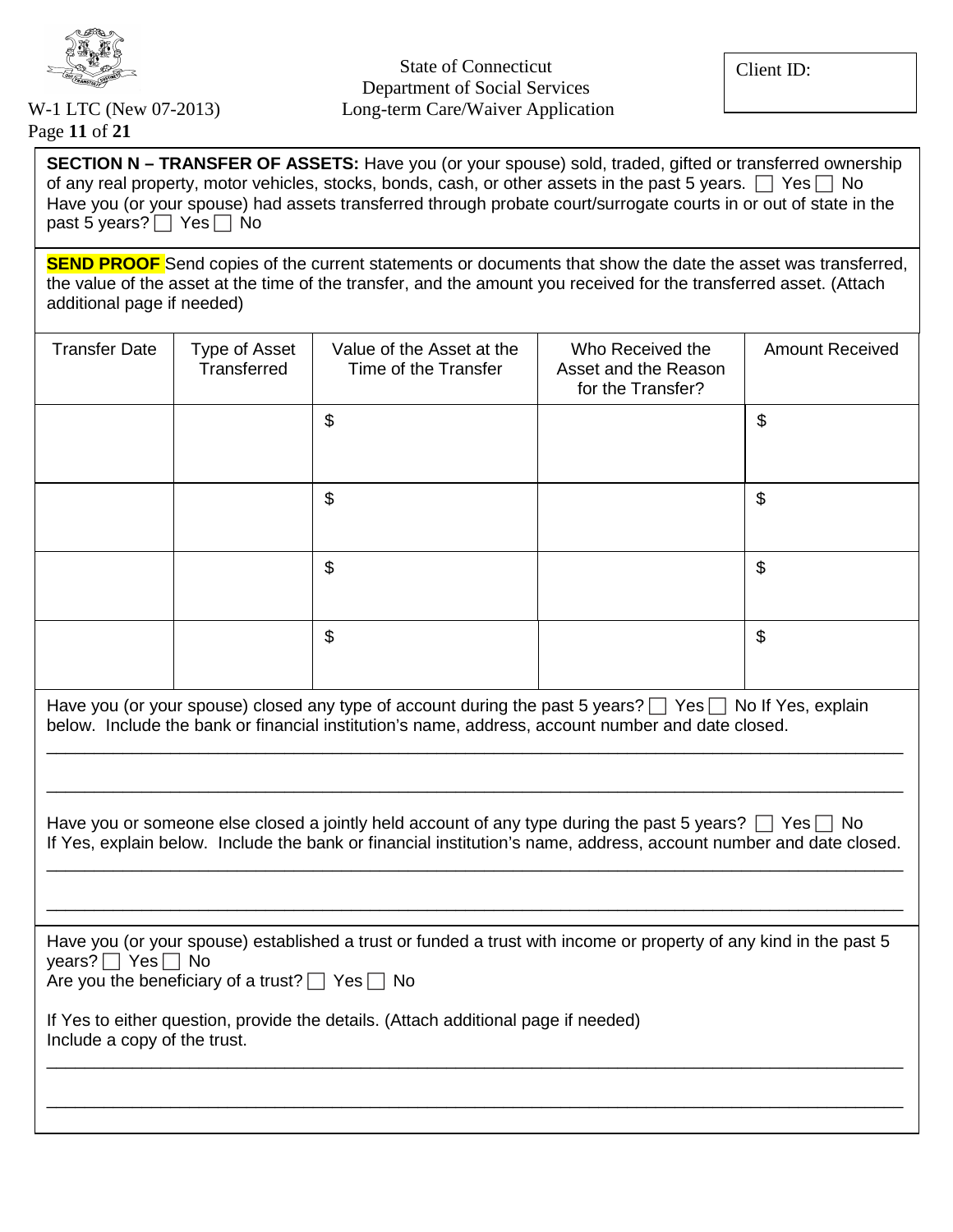

| Page 12 of 21 |  |  |  |
|---------------|--|--|--|
|---------------|--|--|--|

| <b>SECTION N - TRANSFER OF ASSETS: (continued)</b><br>If you transferred assets in the past 5 years for something other than cash, answer the following questions:<br>1. Did you live with the person to whom you transferred the asset(s) without interruption for at least two years<br>prior your admission to the nursing facility? $\Box$ Yes $\Box$ No<br>2. What Activities of Daily Living were you capable of doing on your own during this time?<br><b>Bathing</b><br>Toileting<br>Dressing<br>Grooming<br>Maintaining continence<br>Walking<br>Transferring<br>Feeding<br>3. If you were unable to do any of the above, who helped you do them?                                        |
|---------------------------------------------------------------------------------------------------------------------------------------------------------------------------------------------------------------------------------------------------------------------------------------------------------------------------------------------------------------------------------------------------------------------------------------------------------------------------------------------------------------------------------------------------------------------------------------------------------------------------------------------------------------------------------------------------|
|                                                                                                                                                                                                                                                                                                                                                                                                                                                                                                                                                                                                                                                                                                   |
|                                                                                                                                                                                                                                                                                                                                                                                                                                                                                                                                                                                                                                                                                                   |
|                                                                                                                                                                                                                                                                                                                                                                                                                                                                                                                                                                                                                                                                                                   |
|                                                                                                                                                                                                                                                                                                                                                                                                                                                                                                                                                                                                                                                                                                   |
|                                                                                                                                                                                                                                                                                                                                                                                                                                                                                                                                                                                                                                                                                                   |
|                                                                                                                                                                                                                                                                                                                                                                                                                                                                                                                                                                                                                                                                                                   |
| During these two years, did the individual you transferred the asset(s) to work? $\Box$ Yes $\Box$ No<br>4.<br>If yes, how many hours/days per week? _<br>If yes, who was home with you while he/she was working?                                                                                                                                                                                                                                                                                                                                                                                                                                                                                 |
| 5. Was a Home Care Agency involved?   Yes   No<br>If yes: What agency? _                                                                                                                                                                                                                                                                                                                                                                                                                                                                                                                                                                                                                          |
| 6. Provide medical records such as, office notes for doctors, test results, hospital discharge summaries, etc.<br>for the above period of time to verify the applicant's medical condition.                                                                                                                                                                                                                                                                                                                                                                                                                                                                                                       |
| Any transfer or assignment of assets made in the past five years may result in the imposition of a penalty<br>period. Any such transfer is presumed to be made with the intent, by the transferor or the person<br>accepting the transfer (the transferee), to qualify for Medicaid payment of long-term care benefits. Such<br>transfer creates a debt due and owing by the transferor or transferee to DSS in the amount of assistance<br>provided to or on behalf of the transferor. DSS and the Attorney General may seek relief as permitted by<br>law to recover such amounts.<br>It is a fraudulent conveyance against the state to assign, transfer or otherwise dispose of property, for |
| less than fair market value, to someone who knows (1) that the purpose of the transfer is to qualify for<br>public assistance; or (2) that the transfer will leave the person making it without enough means to support<br>himself or healthy in a decent way. DSS may go to court to set aside the transfer and recover the cost of<br>any assistance that was provided to the person making the transfer or to recover.                                                                                                                                                                                                                                                                         |
| I have disclosed all transfers or assignments made in the past five years and understand that, if any such<br>transfers were or are made, even in part, for the purpose of qualifying for Medicaid long-term care<br>benefits, the state has the right to seek repayment of the debt should any benefits be paid by the state on<br>my behalf.                                                                                                                                                                                                                                                                                                                                                    |
|                                                                                                                                                                                                                                                                                                                                                                                                                                                                                                                                                                                                                                                                                                   |
| Date                                                                                                                                                                                                                                                                                                                                                                                                                                                                                                                                                                                                                                                                                              |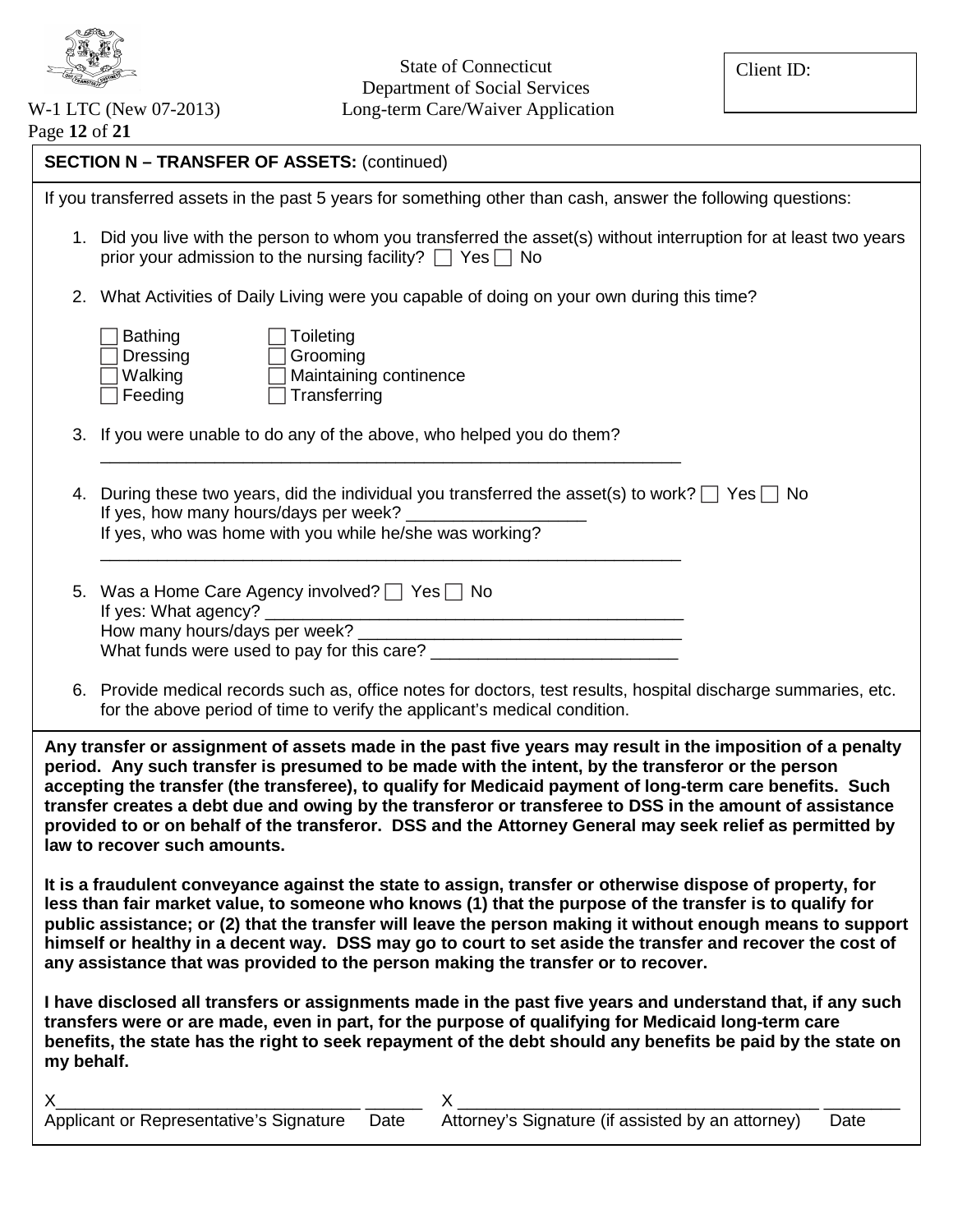

Page **13** of **21**

| SECTION O - SPOUSE BENEFITS AND OTHER INCOME: Tell us about any income or benefits that your<br>spouse is receiving, has applied for, or has been denied. |                                  |               |                           |                                           |  |  |
|-----------------------------------------------------------------------------------------------------------------------------------------------------------|----------------------------------|---------------|---------------------------|-------------------------------------------|--|--|
| <b>SEND PROOF</b> Send current copies of statements that verify the gross amount of income your spouse receives.                                          |                                  |               |                           |                                           |  |  |
| Type of Benefit or<br><b>Income</b>                                                                                                                       | Receiving Income or<br>Benefits? | <b>Amount</b> | <b>Application Status</b> | <b>Application Date</b><br>or Denial Date |  |  |
| <b>Social Security</b><br>Claim number:                                                                                                                   | $Yes \Box No$                    |               |                           |                                           |  |  |
| SSI (Supplemental<br>Security Income)<br>claim number:                                                                                                    | $Yes \Box No$                    |               |                           |                                           |  |  |
| <b>Black Lung Benefits</b>                                                                                                                                | $Yes \Box No$                    |               |                           |                                           |  |  |
| Veteran's<br>Pension/Benefits                                                                                                                             | $Yes \Box No$                    |               |                           |                                           |  |  |
| <b>Pension or Retirement</b>                                                                                                                              | $Yes \Box No$                    |               |                           |                                           |  |  |
| <b>Civil Service Annuity</b>                                                                                                                              | $Yes \Box No$                    |               |                           |                                           |  |  |
| Railroad<br><b>Retirement Benefits</b><br>Claim number:                                                                                                   | Yes $\Box$ No                    |               |                           |                                           |  |  |
| Alimony                                                                                                                                                   | Yes[<br>No                       |               |                           |                                           |  |  |
| <b>Worker's Compensation</b>                                                                                                                              | No<br>Yes ∣                      |               |                           |                                           |  |  |
| <b>Disability/Sick Benefits</b>                                                                                                                           | No<br>$Yes \Box$                 |               |                           |                                           |  |  |
| <b>Union Benefits</b>                                                                                                                                     | Yes <br>No                       |               |                           |                                           |  |  |
| <b>Unemployment Benefits</b>                                                                                                                              | $Yes \Box No$                    |               |                           |                                           |  |  |
| Lump Sum Cash<br>Amounts                                                                                                                                  | Yes $\Box$ No                    |               |                           |                                           |  |  |
| Rental Income                                                                                                                                             | Yes $\Box$ No                    |               |                           |                                           |  |  |
| Compensation from a<br>legal settlement                                                                                                                   | $Yes \Box No$                    |               |                           |                                           |  |  |
| Other                                                                                                                                                     | $Yes \Box No$                    |               |                           |                                           |  |  |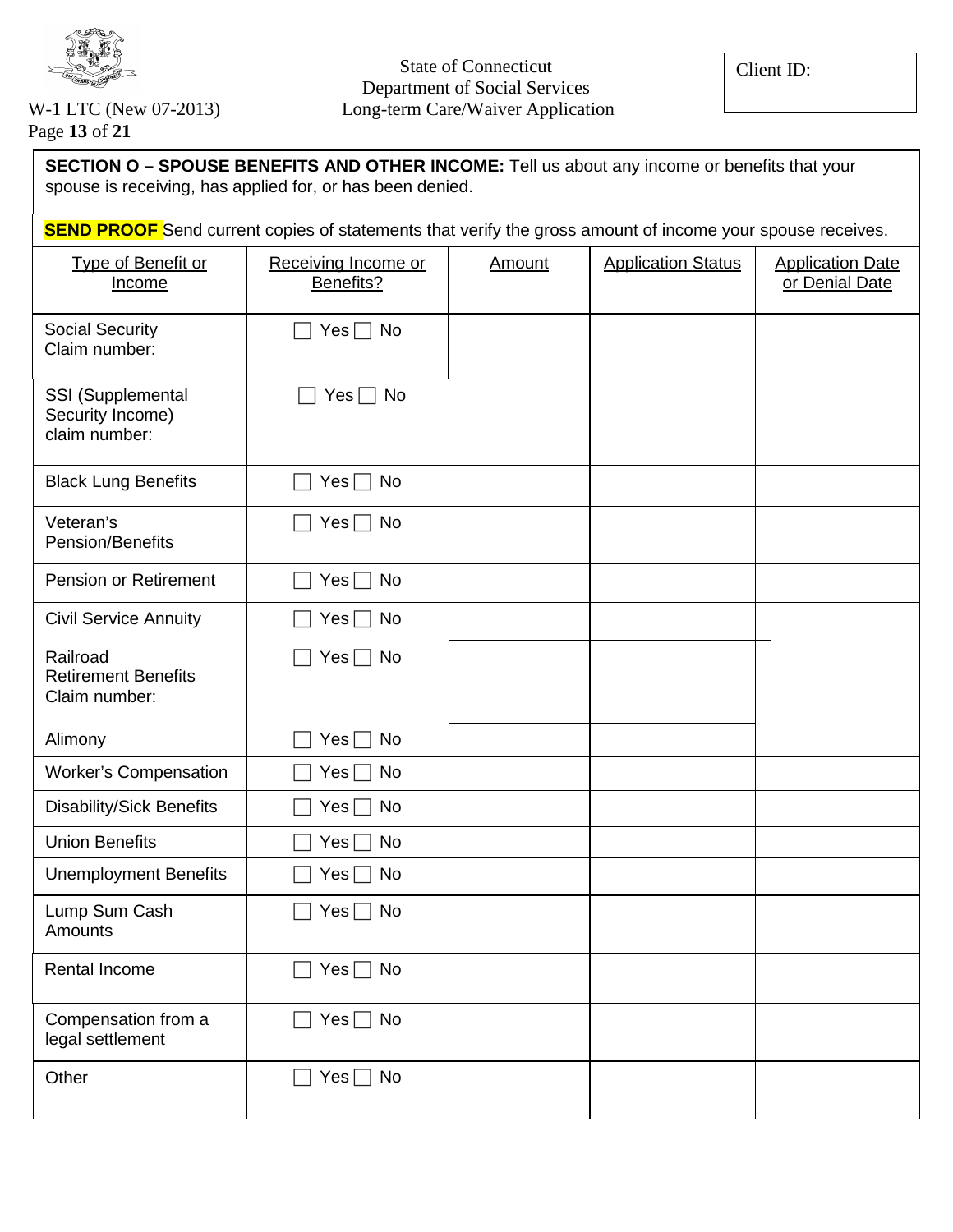

Page **14** of **21**

| <b>SECTION P – INCOME FROM WORKING:</b> Tell us about any income you or your spouse currently receives from<br>work, including sick leave payments.                     |              |     |  |  |
|-------------------------------------------------------------------------------------------------------------------------------------------------------------------------|--------------|-----|--|--|
| <b>SEND PROOF</b> Send copies of any proof of pay, your last four current pay stubs or a letter from your employer.                                                     |              |     |  |  |
|                                                                                                                                                                         |              |     |  |  |
|                                                                                                                                                                         |              |     |  |  |
|                                                                                                                                                                         |              |     |  |  |
| How often are you paid? $\Box$ Weekly $\Box$ Bi-weekly $\Box$ Monthly                                                                                                   |              |     |  |  |
| Gross wages per pay period, including tips and commissions. \$                                                                                                          |              |     |  |  |
| Date Employment Began ____/____/______ Date Employment Ended ____/____/____                                                                                             |              |     |  |  |
| <b>SECTION Q – ALLOWANCES and DIVERSIONS</b>                                                                                                                            |              |     |  |  |
| Do you have a spouse, child under 21, or any other dependent relatives living in your home in the community?<br>$\Box$ Yes $\Box$ No If yes, fill in the section below. |              |     |  |  |
| Name                                                                                                                                                                    | Relationship | Age |  |  |
|                                                                                                                                                                         |              |     |  |  |
|                                                                                                                                                                         |              |     |  |  |
| If you are in a long-term care facility; do you intend to return home within 6 months? $\Box$ Yes $\Box$ No                                                             |              |     |  |  |

 $\overline{a}$ **SEND PROOF** If you answered yes to either of the above questions, fill in the section below and show proof of how much you pay each month.

| Rent/Mortgage | <b>Jtilities</b> | Heat | <b>Property Taxes</b> | <b>Homeowners</b> | Condo Fees |
|---------------|------------------|------|-----------------------|-------------------|------------|
|               |                  |      |                       | insurance         |            |

**MEDICAL BILLS:** Do you have any unpaid medical bills?  $\Box$  Yes  $\Box$  No If you have any of these, you may be able to use some of your income to help you pay for these bills.

**SEND PROOF** If you answered Yes, provide a copy of the unpaid medical bill(s). The bill must include a service date, charge, and a detail description of the service(s) provided. Attach copies of the bill(s) to your Long-Term Care Medical Assistance Application when you send it in. If you do not have the bills at the time you send the application, the bills may be sent at a later date during this application process.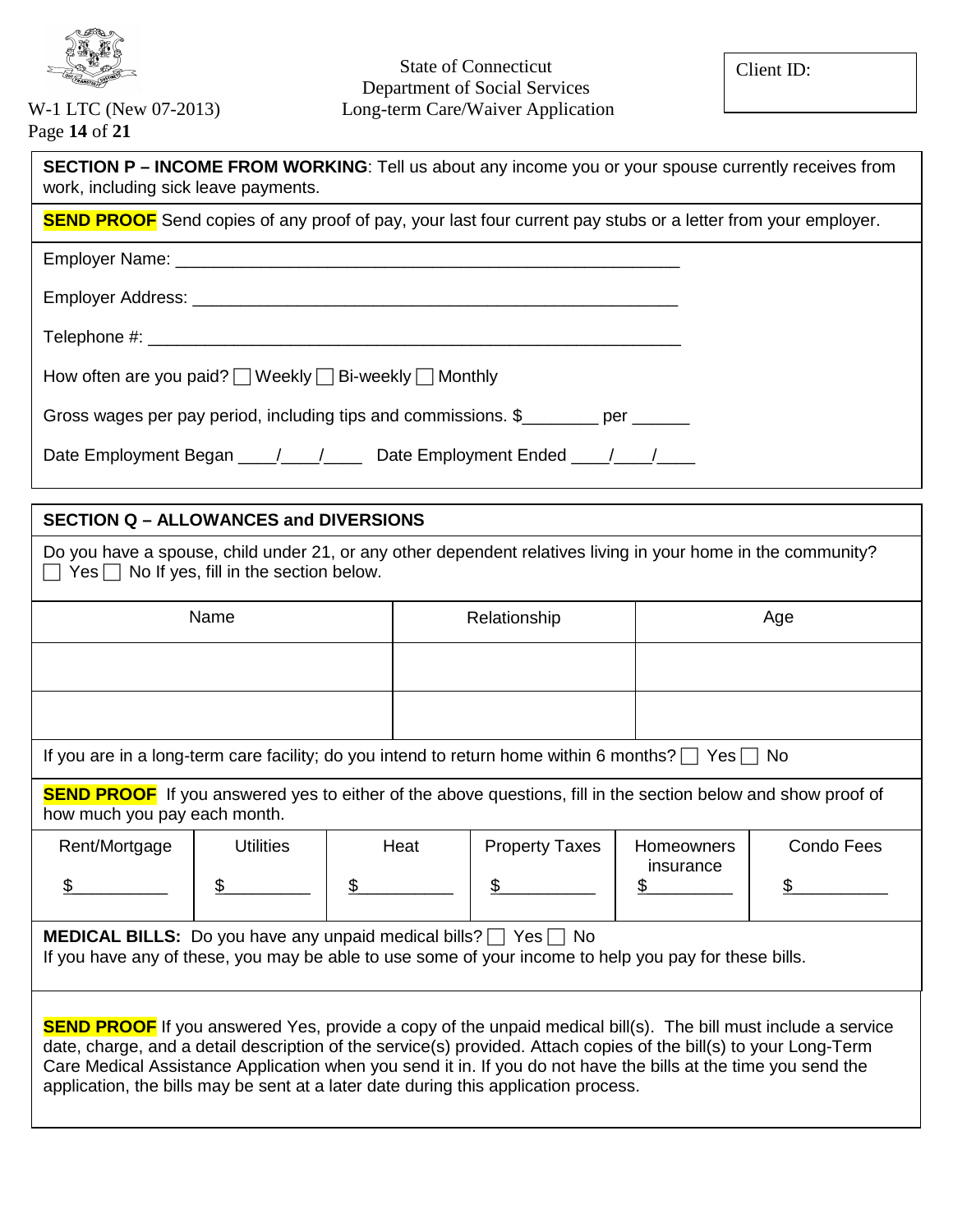

Page **15** of **21**

**SECTION R – SPOUSAL NEEDS:** Complete this section if you have a spouse living in the community. Your spouse may be able to keep some of your assets. List all assets owned in the month you were admitted to a hospital or long-term care facility and had a continuous stay of 30 days or more. Include all assets you owned individually and jointly or those assets owned individually and jointly by your spouse. If you have more than one asset of the same type, please attach an additional page.

Have you or your spouse been in an institution/Long-term Care Facility in the past?  $\Box$  Yes  $\Box$  No Date entered:  $\Box$  Name of facility:

**SEND PROOF** Send copies of statements that show the value of the assets as of the first day that you were in a facility for 30 days or more. (Attach additional pages if needed)

| <b>Asset Type</b>                           | <b>Check One</b>        | Owner | Amount | <b>Account Number</b> | <b>Institution Name</b> |
|---------------------------------------------|-------------------------|-------|--------|-----------------------|-------------------------|
| Cash on Hand                                | Yes $\Box$ No           |       | \$     |                       |                         |
| <b>Checking Account</b>                     | Yes $\Box$ No           |       | \$     |                       |                         |
| Savings Account                             | $Yes \Box No$           |       | \$     |                       |                         |
| Certificate of<br>Deposit                   | Yes $\Box$ No           |       | \$     |                       |                         |
| <b>Credit Union</b><br>Account              | Yes $\Box$ No           |       | \$     |                       |                         |
| Money Market<br>Fund                        | $Yes \Box No$           |       | \$     |                       |                         |
| Mutual Funds,<br>Treasury or other<br>notes | $Yes \Box No$<br>$\Box$ |       | \$     |                       |                         |
| Life Insurance                              | Yes $\Box$ No           |       | \$     |                       |                         |
| IRA or Keogh<br>Account                     | $Yes \Box No$           |       | \$     |                       |                         |
| Stocks and/or<br><b>Bonds</b>               | Yes $\Box$ No           |       | \$     |                       |                         |
| Annuity/Trust<br>Fund                       | Yes $\Box$ No           |       | \$     |                       |                         |
| Vehicles                                    | Yes $\Box$ No           |       | \$     |                       |                         |
| <b>Real Estate</b>                          | Yes $\Box$ No           |       | \$     |                       |                         |
| Mortgage Note or<br>Installment<br>Contract | $Yes \Box No$<br>$\Box$ |       | \$     |                       |                         |
| Ownership in a<br>Company                   | Yes $\Box$<br>No        |       | \$     |                       |                         |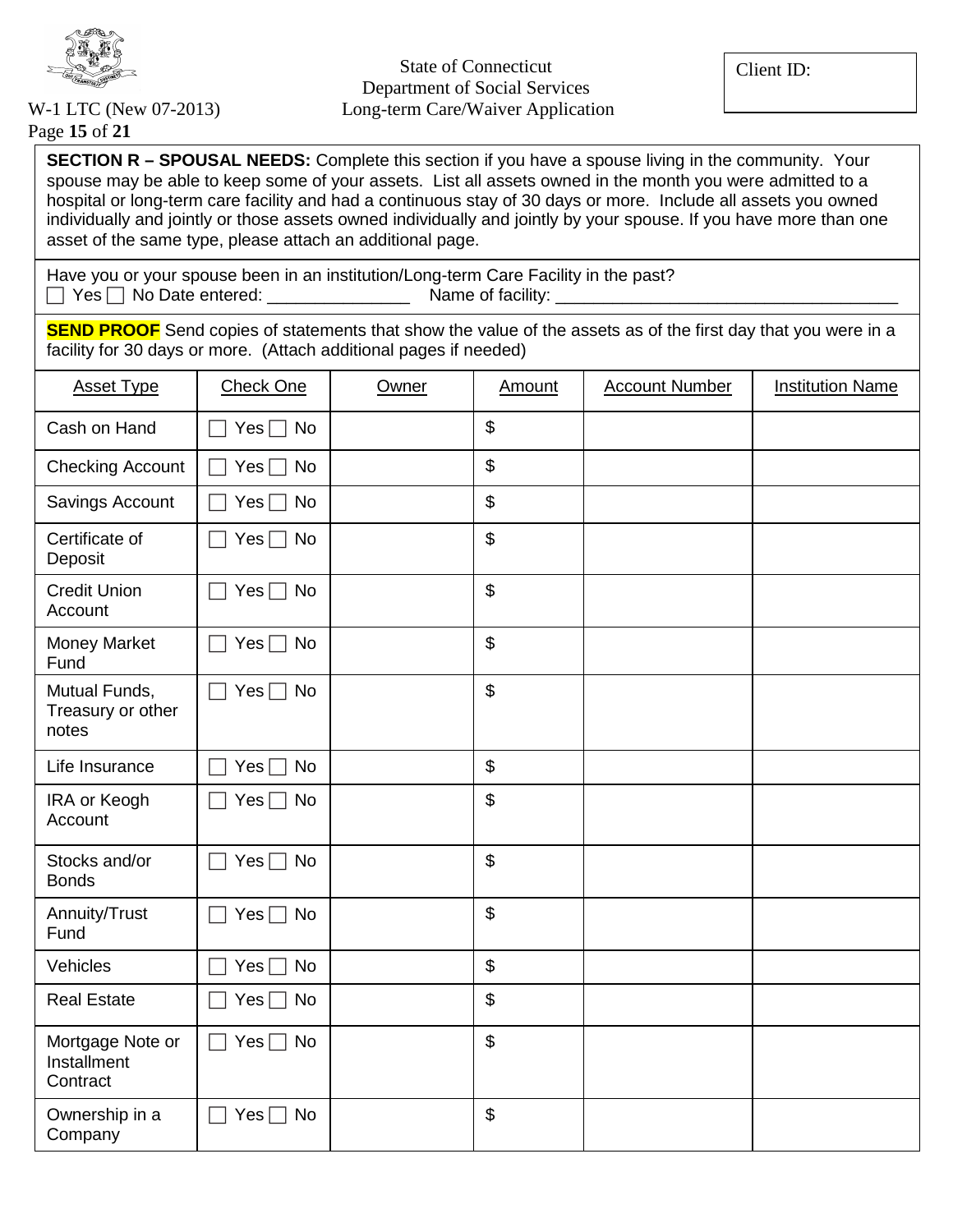

Page **16** of **21**

State of Connecticut Department of Social Services W-1 LTC (New 07-2013) Long-term Care/Waiver Application Client ID:

Notification of Annuity Requirements

You or your spouse have applied for help paying for long-term care services or home care. The department needs to know if you or your spouse owns any annuities. If you do not tell us about any annuities that you or your spouse own, you will not be eligible to get help with the cost of your long-term care. The State of Connecticut will be the remainder beneficiary of any annuities that you or your spouse have.

Complete the information below, sign, and date.

 $\Box$  I have at least one annuity.

 $\Box$  My spouse has at least one annuity.

 $\Box$  My spouse and I do not have any annuities.

\_\_\_\_\_\_\_\_\_\_\_\_\_\_\_\_\_\_\_\_\_\_\_\_\_\_\_\_\_\_\_\_\_\_\_\_\_\_\_\_\_\_\_\_\_\_\_\_\_\_\_\_\_ \_\_\_\_\_\_\_\_\_\_\_\_\_\_\_\_ Signature of Applicant, Authorized Representative or Conservator Date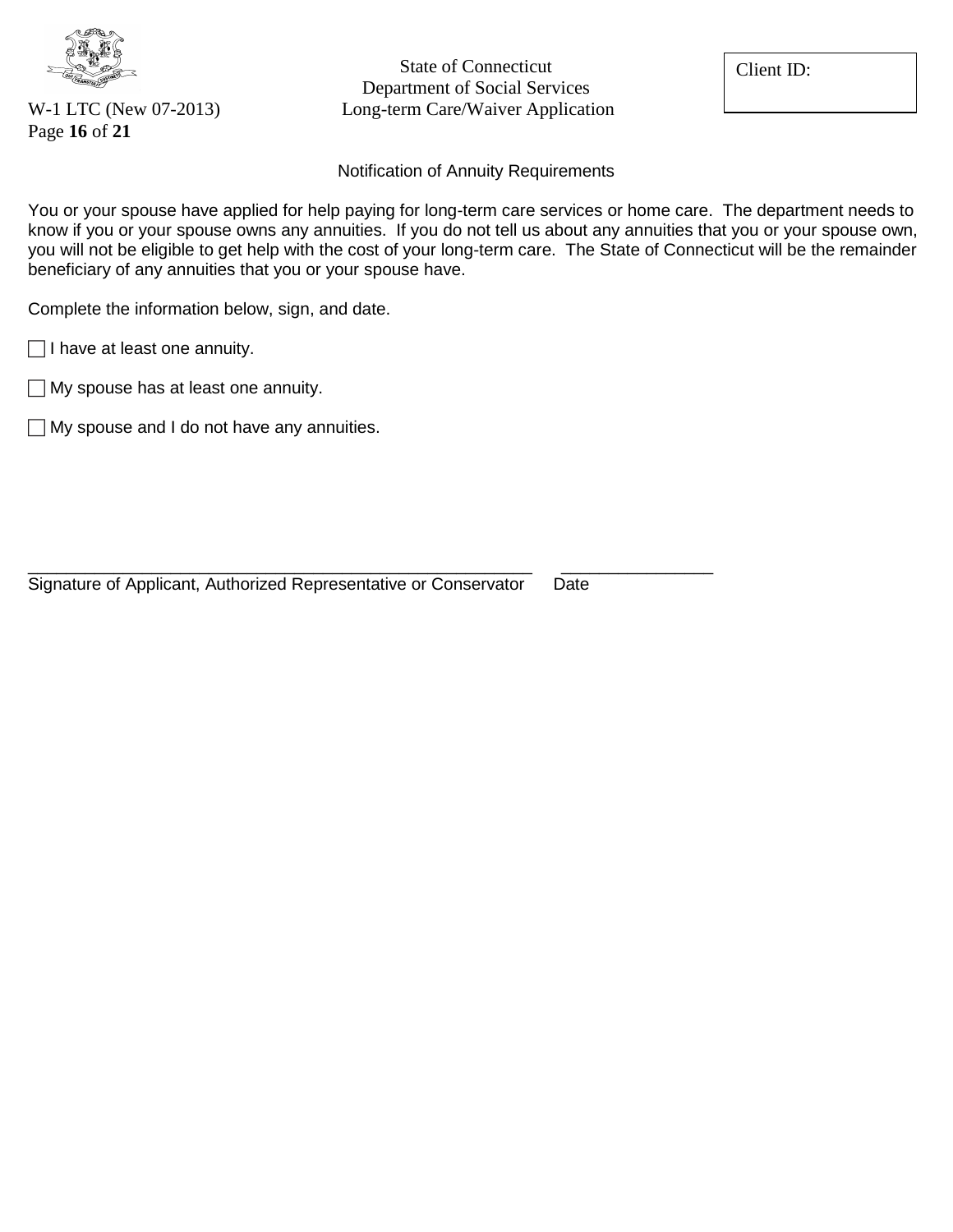

Page **17** of **21**

State of Connecticut Department of Social Services W-1 LTC (New 07-2013) Long-term Care/Waiver Application

Client ID:

#### **READ CAREFULLY AND SIGN**

#### **I UNDERSTAND AND AGREE TO THE FOLLOWING:**

- I am responsible for reporting changes in my situation to DSS. I must report changes within 10 days. Examples of changes in my situation are changes in my income, assets, address, health insurance premiums, or death of a spouse.
- I may request a hearing in writing if I disagree with an action taken on my case.
- I am voluntarily giving information requested on this application. If I fail to give certain information, my application may be denied.
- All information I give on this form is subject to verification by federal, state and local officials. I will cooperate with these officials by providing any necessary documents to prove what I have said. I authorize DSS to verify any information given on this form to make sure it is true.
- All information I give on this form, including Social Security numbers, is confidential, except as authorized or required by state or federal law, and will be used by DSS only to administer the medical assistance program.
- Any information I give on this form, including Social Security numbers, will be used to verify identity and eligibility and will be cross-matched against federal, state and local government files by computer.
- DSS will use information available to it through the Income and Eligibility Verification System (IEVS) to process my request for assistance. This information comes from the Labor Department, the Social Security Administration and the Internal Revenue Service as well as other agencies when allowed by law. DSS may verify the information it receives by contacting other sources, such as banks and employers. Results from such checking may affect my eligibility and level of benefits.
- I give permission to DSS to release information about me for purposes directly connected with the administration of DSS's programs. Purposes directly connected with the administration of the department's programs include, but are not limited to, establishing eligibility, determining the amount of assistance, providing services, and the investigation, prosecution or civil proceedings related to the administration of the department's programs.
- I will cooperate with state and federal personnel who conduct Quality Control Reviews.
- I declare that I am a United States citizen or, in the event that I am not, that the information that I provided regarding my non-citizen status is true.
- I authorize DSS to verify any information regarding my non-citizen status with the Department of Homeland Security. I also understand that the Department of Homeland Security CANNOT use the fact that I applied for assistance with DSS as a basis to deny my admission to the U.S., harm my permanent resident status or deport me.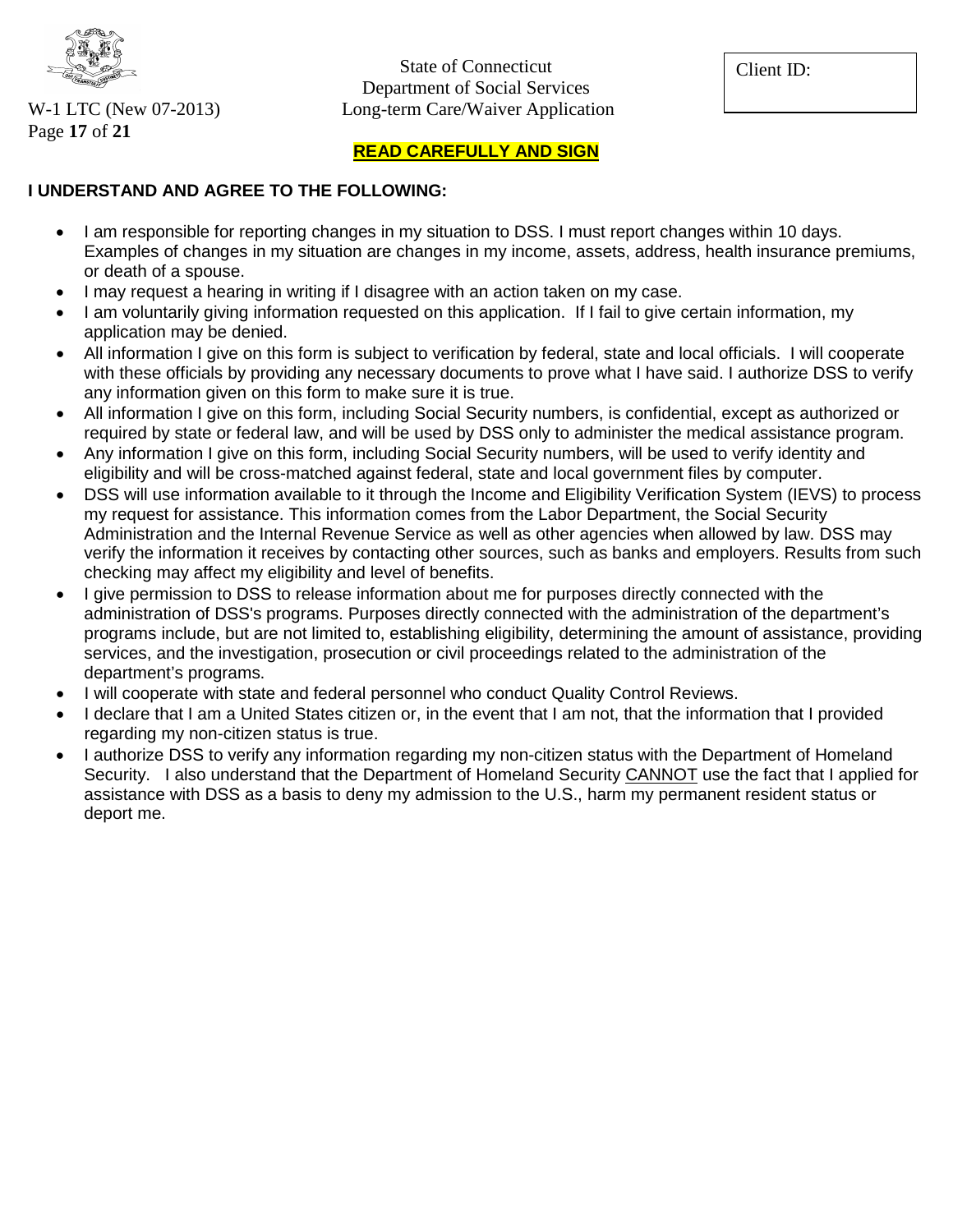

Page **18** of **21**

State of Connecticut Department of Social Services W-1 LTC (New 07-2013) Long-term Care/Waiver Application

Client ID:

### **I UNDERSTAND AND AGREE TO THE FOLLOWING:**

- Money from a pending lawsuit will be assigned to the State to recover any medical expenses paid by the State related to the lawsuit.
- False or misleading statements made when applying for medical assistance violate federal law and may be punishable by a fine up to \$25,000 or imprisonment for 5 years or both.
- By applying for medical assistance, I assign my right of support from legally liable third parties to the department (section 1912 of the Social Security Act). I also understand that, if I am in a nursing facility or if I am applying for home and community based services, and I want to assign my support rights, I must sign an additional assignment of support (section 1924 of the Social Security Act).
- By receiving medical assistance, I allow the State to recover the cost of my medical bills, which may have been covered by other insurance or legally liable third parties, directly from it.
- The State recovers monies from the estates of individuals who received long-term care services, Home Care Services or who were age 55 or older at the time that community medical assistance benefits were paid and who do not have a living spouse or a surviving child who is under the age of 21, blind or disabled.
- DSS has my permission to apply for Medicare on my behalf. I understand that an application will be filed only if the department thinks I am eligible. I agree to let the DSS file Medicare claims and pursue appeals on my behalf. These actions may be taken by the department or its representative.
- DSS or any health insurer, provider or any other entity providing services to me or my family under the Medicaid program may release information about me or my family as necessary for the delivery of the Medicaid program services and the administration of the Medicaid program, as permissible by federal or state law.
- I will not alter, trade, sell or use someone else's medical services identification card.
- The State may place a lien, under certain conditions, on my home if I permanently enter a nursing facility.
- DSS may, under certain circumstances, bill a spouse or the parents of a child under the age of 18 and institutionalized to repay the state's cost of my medical care.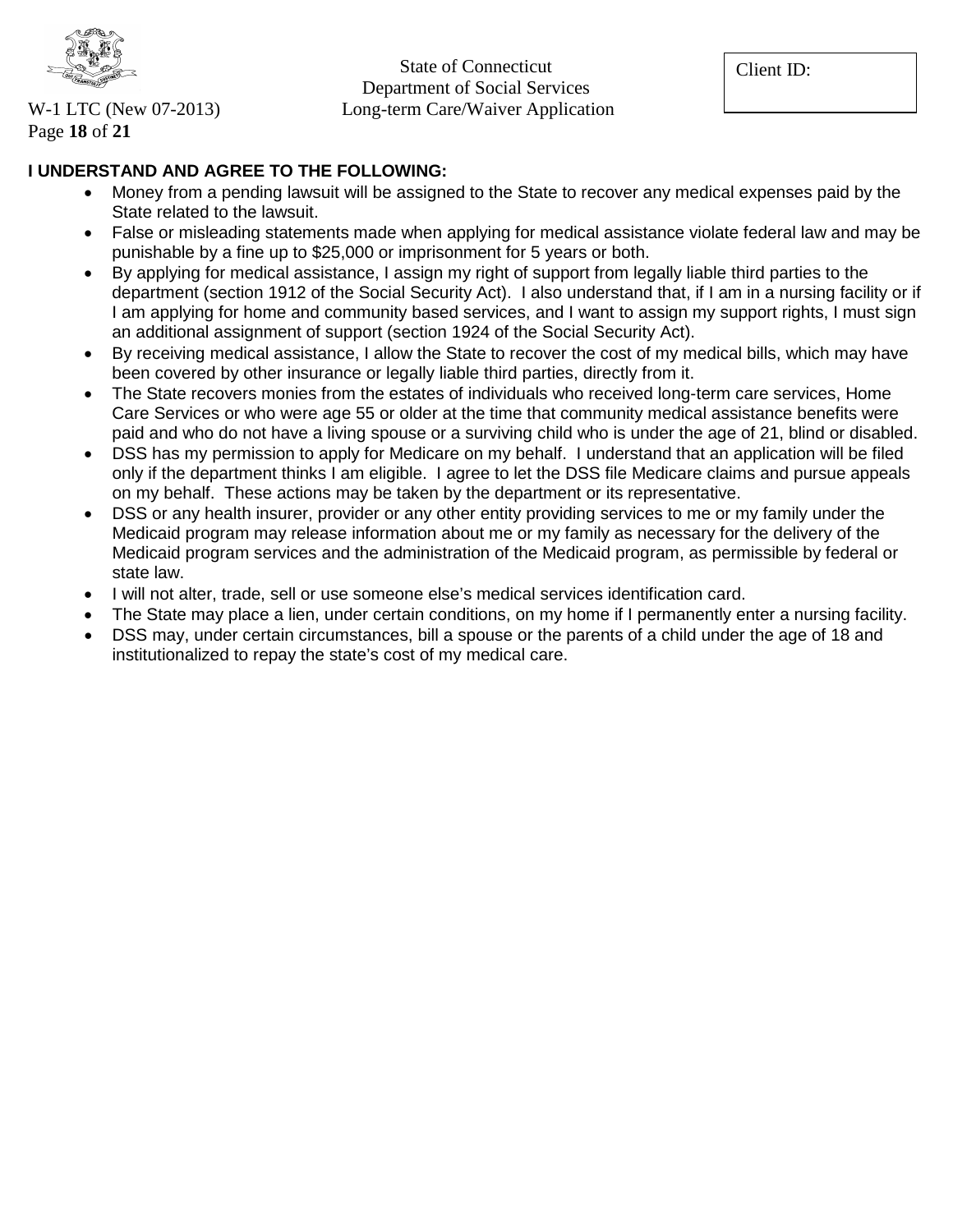

Page **19** of **21**

State of Connecticut Department of Social Services W-1 LTC (New 07-2013) Long-term Care/Waiver Application Client ID:

#### **SIGNATURES**

I have read this form or have had it read to me in a language that I understand. I certify that the information given on this form is true and complete to the best of my knowledge. If I have knowingly given incorrect information, I may be subject to penalties for false statement as specified in the Connecticut General Statutes sections 53a-157b and 17b-97 and to penalties for larceny as specified in sections 56a-122 and 53a-123. I also may be subject to penalties for perjury under federal law. I authorize the Department of Social Services to verify any information given on this form.

| Х<br><b>Applicant Signature</b>                                                 | Date | Witness' Signature (if signed with an X) Date |      |  |
|---------------------------------------------------------------------------------|------|-----------------------------------------------|------|--|
| Interpreter's Signature                                                         | Date | Helper's Signature                            | Date |  |
| If someone completed this form on the recipient's behalf, this person must sign |      |                                               |      |  |
| Representative's Signature                                                      | Date | Printed Name of Interpreter/Representative    |      |  |
| Reviewed by                                                                     | Date |                                               |      |  |

#### **YOU HAVE THE RIGHT TO MAKE A DISCRIMINATION COMPLAINT**

You have the right to make a discrimination complaint if you think the Department of Social Services has taken action against you because of your race, color religion, sex, gender identity or expression, marital status, age, national origin, ancestry, political beliefs, sexual orientation, intellectual ability, mental disability, learning disability or physical disability, including by not limited to, blindness.

An individual with a disability may request and receive a reasonable accommodation or special help from the Department of Social Services when it is necessary to allow the individual to have an equal and meaningful opportunity to participate in programs administered by the Department.

If you asked for an accommodation or special help and we refused to provide it, you may make a complaint to the Department's Affirmative Action Division Director or any of the agencies listed below.

**Commissioner of Social Services, Attention Affirmative Action Director/ADA Coordinator,** 25 Sigourney Street, Hartford, CT 06106-5033 or call 1-860-424-5040, toll free: 1-800-842-1508, TDD: 1-800-842-4524 or fax: 1-860-424-4948

**Connecticut Commission on Human Rights and Opportunities,** 25 Sigourney Street, Hartford, CT 06106**,** or call 1-560-541-3400, toll free: 1-800-477-5737, TDD: 1-860-541-3459 or fax: 1-860-246-5265 Web:<http://www.ct.gov/chro/site/default.asp>

**US Department of Health and Human Services, Office of Civil Rights,** JFK Federal Building, Room 1875, Boston, MA 02203 or call 1-617-565-1340, toll free: 1-800-368-1019, TDD: 1-800-537-7697 or fax 1-617-565-3809 Web:<http://www.hhs.gov/oct/office/file/index.html>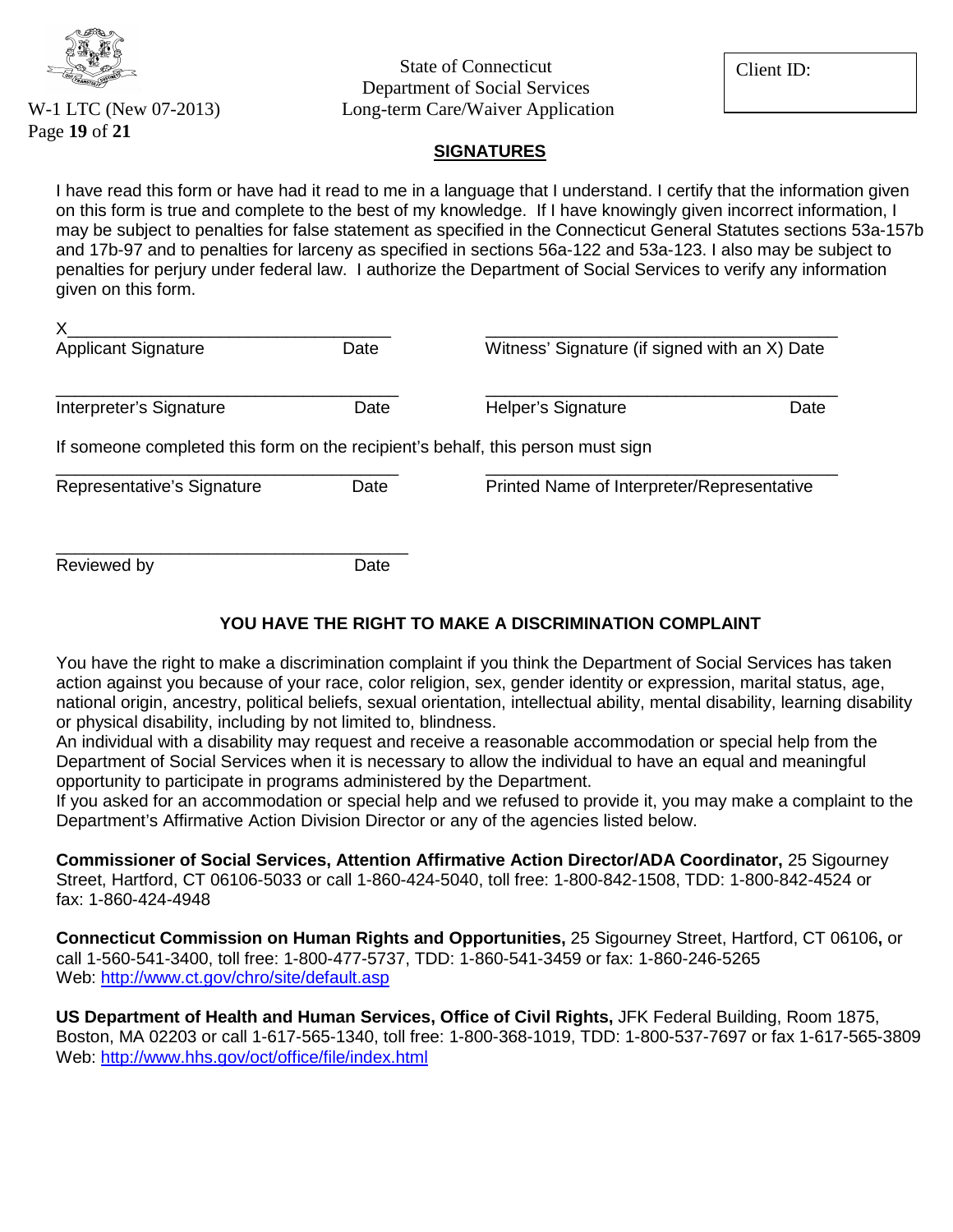

Page **20** of **21**

State of Connecticut Department of Social Services W-1 LTC (New 07-2013) Long-term Care/Waiver Application

Client ID:

#### **AUTHORIZATION TO DISCLOSE INFORMATION**

I, \_\_\_\_\_\_\_\_\_\_\_\_\_\_\_\_\_\_\_\_\_\_, hereby authorize the Department of Social Services to share information regarding the status of this application for assistance with the following individuals, agencies or institutions:

\_\_\_\_\_\_\_\_\_\_\_\_\_\_\_\_\_\_\_\_\_\_\_\_\_\_\_\_\_\_\_\_\_\_\_\_\_\_\_\_\_\_\_\_\_\_\_\_ \_\_\_\_\_\_\_\_\_\_\_

Applicant's or Authorized Representative's Signature Date